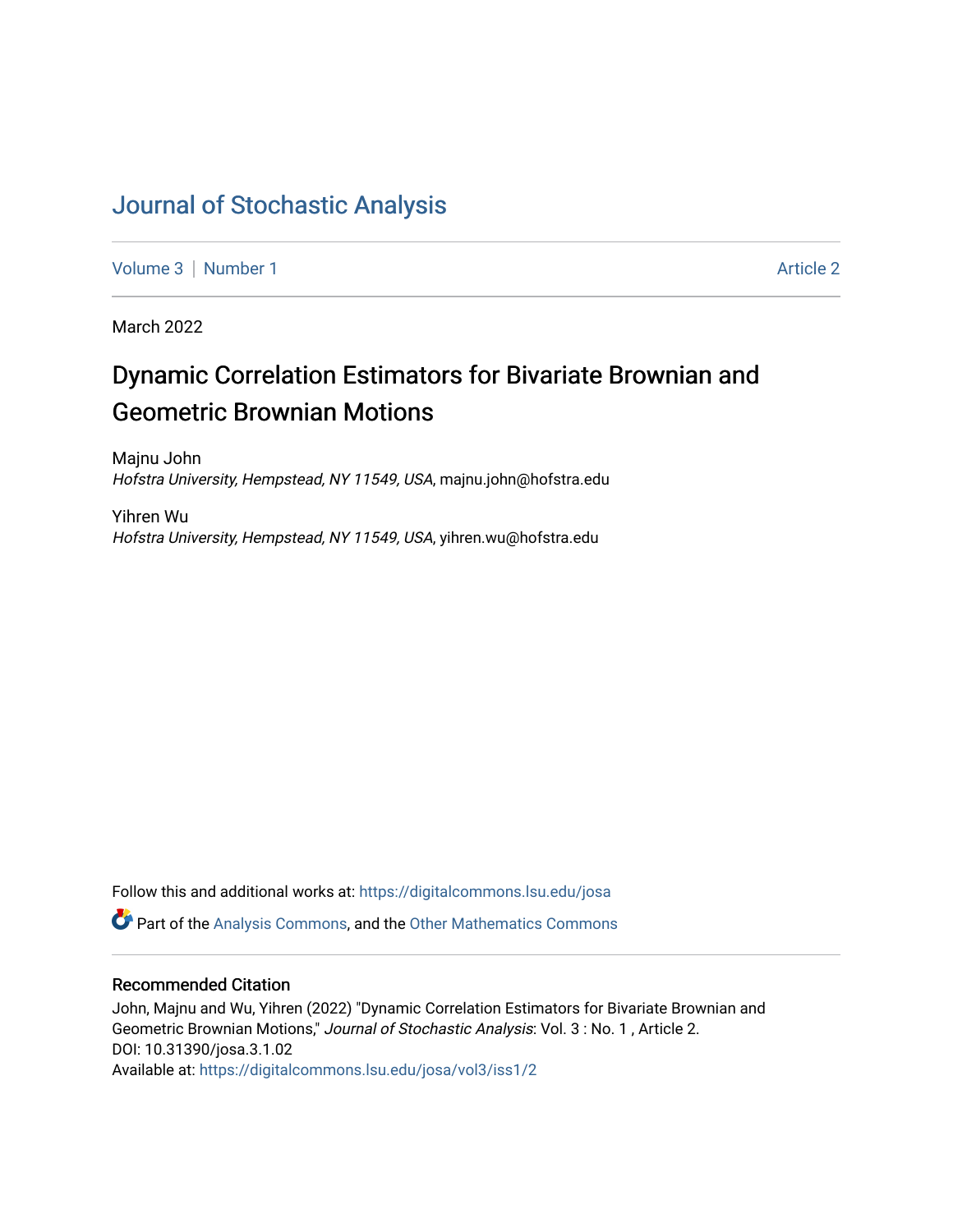Journal of Stochastic Analysis Vol. 3, No. 1 (2022) Article 2 (27 pages) DOI: 10.31390/josa.3.1.02



### DYNAMIC CORRELATION ESTIMATORS FOR BIVARIATE BROWNIAN AND GEOMETRIC BROWNIAN MOTIONS

MAJNU JOHN\* AND YIHREN WU

Abstract. Estimating dynamic correlation between a pair of time series is of importance in many applications. We present new estimators for the dynamic correlation between a pair of correlated Brownian motions and separately for dynamic correlation between a pair of correlated Geometric Brownian motions. We show that, as the sample size increases, all estimators presented in this paper converge in probability to the underlying true dynamic correlation.

#### 1. Introduction

Dynamic correlation between a pair of time series is of long-standing interest in many fields such as economics [1, 7] and neuroscience [5]. In neuroimaging fMRI studies, for example, the connectivity (-not anatomical connectivity but functional connectivity-) of different brain regions are often hypothesized to change over time. Such dynamic functional connectivity reveals underlying biological mechanisms and are often studied. In neurophysiological studies of rodent brains, correlations between local field potential time series from a pair of regions may change over time. Dynamic changes of correlation in such settings reveal time segments during which the corresponding brain regions work in tandem (e.g. during certain specific tasks or in response to a stimulus) and other time segments when they do not.

Recently, a nonparametric estimator of dynamic correlation, robust in the presence of extreme values, was introduced in [4]. The new estimator may be conceptualized based on a particular algorithm for conversion of time series into a weighted graph and considering the edge-weights of the graph. In this paper we consider extensions of the estimators presented in [4]. Specifically, we present estimators for a pair of correlated bivariate Brownian motions and estimators for a pair of correlated Geometric Brownian motions. The main focus of the paper is in showing weak consistency of the estimators.

The paper is structured as follows. The new estimators are presented in section 2. Next, in section 3, the weak consistency results are presented. Section 4 summarizes the conclusions and includes a brief discussion.

Received 2021-3-21; Accepted 2021-8-1; Communicated by the editors.

<sup>1991</sup> Mathematics Subject Classification. Primary 62H20; Secondary 62M10, 60J65.

Key words and phrases. Dynamic correlation, correlated bivariate Brownian motion, correlated bivariate geometric Brownian motion, weak consistency.

<sup>\*</sup> Corresponding author.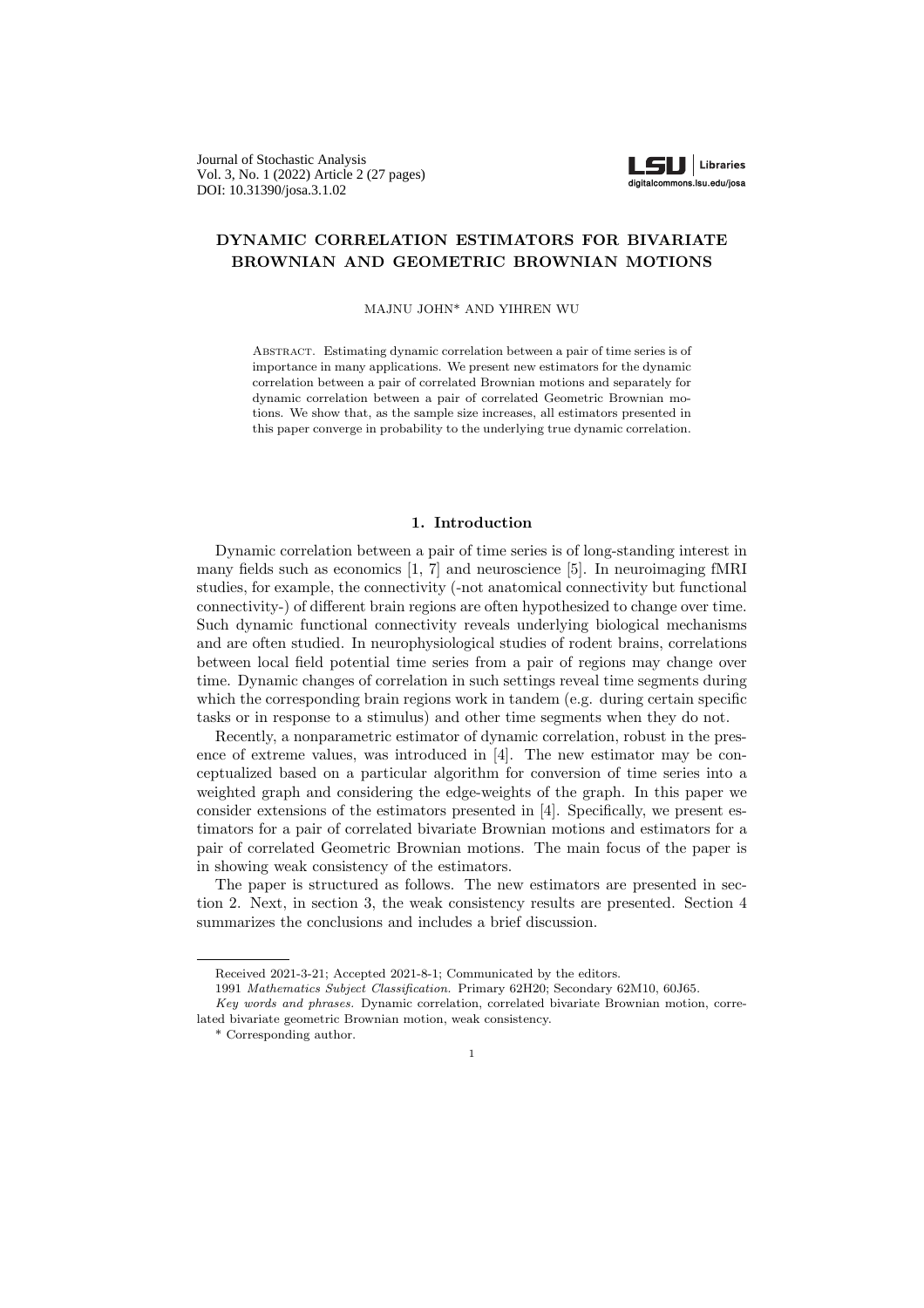#### 2. New Estimators

First we focus on a correlated (bivariate) Brownian motion pair denoted by  $(X_t, Y_t), t \in [0, T]$ , and present a weakly-consistent estimator for the dynamic correlation,  $\rho_t = \gamma_t/\sigma_t^x \sigma_t^y = \gamma_t/t$  between  $X_t$  and  $Y_t$ . Assume n points are sampled from each time series at time points  $\{t_1, \ldots, t_n = T\} \equiv I$ . We assume without loss of generality,  $\mathbb{E}(X_t) = 0 = \mathbb{E}(Y_t)$ ,  $\forall t$  and for convenience, we take  $t_i = i$ ,  $\forall i$ ; however, our results will hold in general, even without these simplifications. The estimators that we consider are  $\hat{\rho}_u^{q,p} = \hat{\gamma}_u^{q,p}/(\hat{\sigma}_u^{x,q,p} \hat{\sigma}_u^{y,q,p}), u \in I, q, p \ge 0$ , where

$$
\hat{\gamma}_u^{q,p} = \frac{1}{T-1} \sum_{\substack{v \in I \\ v \neq u}} \frac{(v^q X_u - v^{-p} X_v)(v^q Y_u - v^{-p} Y_v)}{(u-v)^2},
$$
\n
$$
(\hat{\sigma}_u^{x,q,p})^2 = \frac{1}{T-1} \sum_{\substack{v \in I \\ v \neq u}} \frac{(v^q X_u - v^{-p} X_v)^2}{(u-v)^2},
$$
\n
$$
(\hat{\sigma}_u^{y,q,p})^2 = \frac{1}{T-1} \sum_{\substack{v \in I \\ v \neq u}} \frac{(v^q Y_u - v^{-p} Y_v)^2}{(u-v)^2}.
$$
\n(2.1)

The estimators that we originally considered in [4] were special cases of the estimator presented in (2.1), specifically with  $p = q = 0$ . The main reason that we consider the more general version is that, while studying the weak consistency of the original estimators theoretically, we realized that the asymptotic bias is nonzero for those estimators. In other words, weak consistency does not hold in the special case  $p = q = 0$ . In the general case, weak consistency do hold for certain specific range of values for  $p$  and  $q$ , as shown in section 3 below.

Next we consider a correlated (bivariate) Geometric Brownian motion pair  $(R_t, S_t)$ ,  $t \in [0, T]$ . The most general form that we should consider is

$$
R_t = R_0 \exp\left\{ \left( \mu_R - \frac{\sigma_R^2}{2} \right) t + \sigma_R W_t \right\} \text{ and } S_t = S_0 \exp\left\{ \left( \mu_S - \frac{\sigma_S^2}{2} \right) t + \sigma_S U_t \right\},\,
$$

where  $(W_t, U_t)$  is a correlated Brownian motion pair. For ease of exposition, we restrict our attention to the case with  $R_0 = S_0 = 1$  and  $\mu_R = \mu_S = \frac{\sigma_R^2}{2} = \frac{\sigma_S^2}{2}$ and  $\sigma_R = \sigma_S = \sigma$  so that

$$
R_t = e^{\sigma W_t} \text{ and } S_t = e^{\sigma U_t}
$$

is the Geometric Brownian motion pair that we consider. Note that in this case we have  $\mathbb{E}(R_t) = \mathbb{E}(S_t) = e^{\sigma^2 t/2}$  and  $\text{Var}(R_t) = \text{Var}(S_t) = e^{\sigma^2 t} (e^{\sigma^2 t} - 1)$ . We also mention here that we use the same notation ( $\rho_t$  and  $\gamma_t$ , respectively) for the correlation and covariance between  $R_t$  and  $S_t$  as well. That is, whether  $\rho_t$ (similarly  $\gamma_t$ ) stands for the correlation (covariance) between the Brownian motion pair  $(X_t, Y_t)$  or for the Geometric Brownian motion pair  $(R_t, S_t)$  will hopefully be understood from the context. We consider two estimators for the dynamic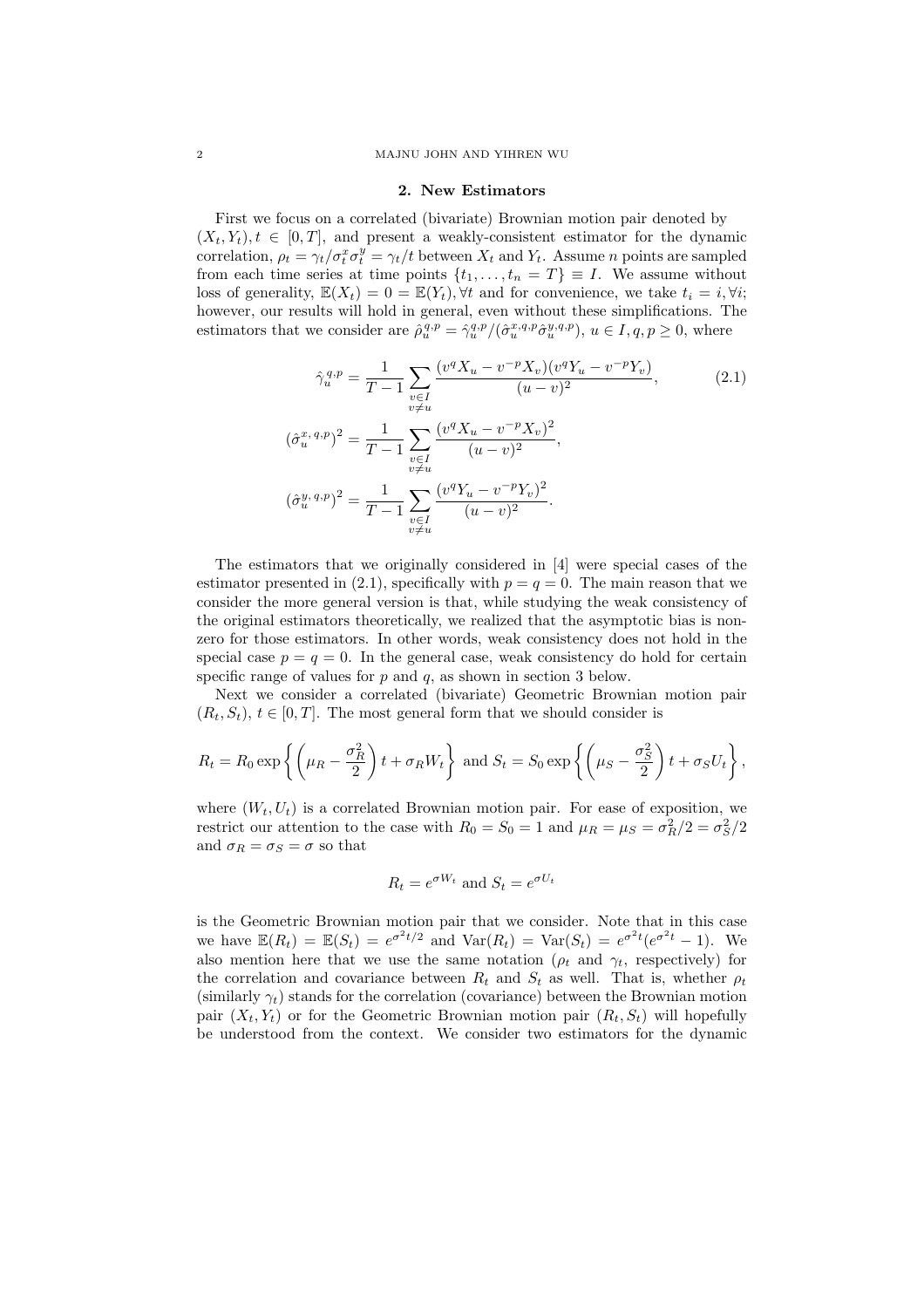correlation  $\rho_t = \gamma_t/\sigma_t^R \sigma_t^S = \gamma_t/(\sigma_{t,W} \sigma_{t,U})$  between  $R_t$  and  $S_t$ . In the first case

$$
\hat{\gamma}_t = \frac{1}{e^{c\sigma^2 T}} \sum_{k=1}^T \left\{ \left[ e^{\frac{-b\sigma^2 k}{2}} \left( e^{\sigma W_k} - e^{\frac{\sigma^2 k}{2}} \right) - e^{\frac{a\sigma^2 k}{2}} \left( e^{\sigma W_t} - e^{\frac{\sigma^2 t}{2}} \right) \right] \times \left[ e^{\frac{-b\sigma^2 k}{2}} \left( e^{\sigma U_k} - e^{\frac{\sigma^2 k}{2}} \right) - e^{\frac{a\sigma^2 k}{2}} \left( e^{\sigma U_t} - e^{\frac{\sigma^2 t}{2}} \right) \right] \right\}.
$$
\n(2.2)

In the second case, we have the estimator for  $\gamma_t$  as

$$
\hat{\gamma}_t = e^{-c\sigma^2 T} \sum_{k=1}^T \left\{ e^{a\sigma^2 k} \left[ (e^{\sigma W_t} - e^{\sigma^2 t/2}) (e^{\sigma U_t} - e^{\sigma^2 t/2}) \right] -e^{-b\sigma^2 k} \left[ (e^{\sigma W_k} - e^{\sigma^2 k/2}) (e^{\sigma U_k} - e^{\sigma^2 k/2}) \right] \right\}.
$$
\n(2.3)

By considering  $W_k = U_k$  for all k (and  $W_t = U_t$ ) in equations (2.2) and (2.3) we get the corresponding estimates for  $\sigma_{t,W}^2$  and  $\sigma_{t,U}^2$ . Here a, b and c are real-valued constants with appropriate ranges given in section 3.

If the correlation between  $W_t$  and  $U_t$  is denoted by  $r_t$ , then it is easy to verify that

$$
r_t = \frac{1}{\sigma^2 t} \log \left[ 1 + \rho_t (e^{\sigma^2 t} - 1) \right] \text{ or } \rho_t = \frac{e^{r_t \sigma^2 t} - 1}{e^{\sigma^2 t} - 1}.
$$

Based on this, we may also consider an estimate for  $\rho_t$  by plugging in an estimate for  $r_t$  (for example, the one given in  $(2.1)$ ). However we do not pursue such estimators in this paper as our focus is on estimators that are generalizations of the original estimators that we considered in [4].

#### 3. Results

3.1. Weak consistency of dynamic correlation estimators in the Brownian Motion case. Our main result in this subsection is the following theorem.

**Theorem 3.1.**  $\hat{\rho}_u^{q,p} \to \rho_u$  in probability for each u and  $p > q = 1/2$ , as  $T \to \infty$ .

We first make a few remarks which will be used later.

Remark 3.2. A random variable V follows a variance-gamma distribution with parameters  $r > 0$ ,  $\theta \in \mathbb{R}$ ,  $\sigma > 0$ ,  $\mu \in \mathbb{R}$  (denoted  $\text{VG}(r, \theta, \sigma, \mu)$ ) if it has probability density function given by

$$
p_{VG}(x; r, \theta, \sigma, \mu) = \frac{1}{\sigma \sqrt{\pi} \Gamma(\frac{r}{2})} \exp \left( \frac{\theta}{\sigma^2} (x - \mu) \right) \left( \frac{|x - \mu|}{2\sqrt{\theta^2 + \sigma^2}} \right)^{\frac{r - 1}{2}} \times K_{\frac{r - 1}{2}} \left( \frac{\sqrt{\theta^2 + \sigma^2}}{\sigma^2} |x - \mu| \right),
$$

where  $x \in \mathbb{R}$  and  $K_{\nu}(\cdot)$  is a modified Bessel function of the second kind [3, 6]. We have  $\mathbb{E}(V) = \mu + r\theta$ ,  $\text{Var}(V) = r(\sigma^2 + 2\theta^2)$  [2].

Remark 3.3. If  $(X, Y)$  denote a bivariate normal random vector with zero means, variances  $(\sigma_x^2, \sigma_x^2)$  and correlation coefficient  $\rho$ , then  $Z = XY$  follows  $VG(1, \rho \sigma_x \sigma_y, \sigma_x \sigma_y \sqrt{1-\rho^2}, 0)$  [3]. In particular, based on Remark 3.2,  $\mathbb{E}(Z)$  =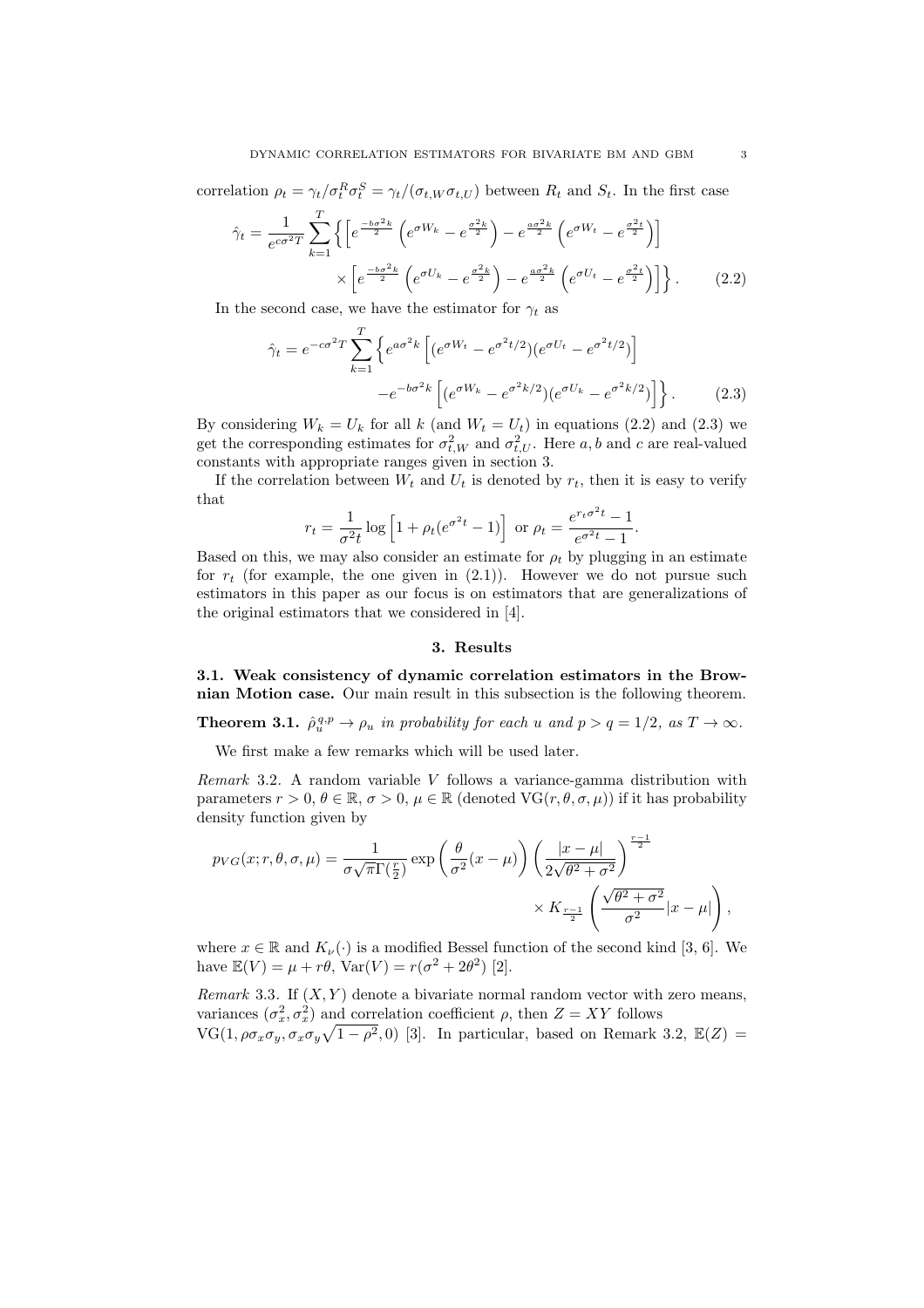$\rho\sigma_x\sigma_y$ , Var $(Z)=(1+\rho^2)\sigma_x^2\sigma_y^2$  and  $\mathbb{E}(Z^2)=(1+2\rho^2)\sigma_x^2\sigma_y^2$ , which could also be obtained using direct calculation with bivariate density.

Remark 3.4. Based on Remark 3.3, for the bivariate Brownian motion  $(X_t, Y_t)$ mentioned in the first paragraph, we have  $\mathbb{E}(X_tY_t) = t\rho_t$ ,  $\text{Var}(X_tY_t/t^2) = (1 +$  $\rho_t^2/t^2 \leq 2/t^2$ ,  $\mathbb{E}(X_t Y_t)^2/t^4 = [(1+\rho_t^2)t^2 + \rho_t^2 t^2]/t^4 \leq 3t^{-2}$  and for  $s < t$ ,

$$
\mathbb{E}\left(\frac{X_t Y_t X_s Y_s}{t^2 s^2}\right) = \frac{1}{t^2 s^2} \left\{ \mathbb{E}[(X_t - X_s)(Y_t - Y_s)X_s Y_s] + \mathbb{E}[(Y_t - Y_s)X_s^2 Y_s] + \mathbb{E}[(X_t - X_s)X_s Y_s^2] + \mathbb{E}[X_s^2 Y_s^2] \right\}
$$
  

$$
\leq \frac{C_1(t - s)s + C_2(t - s)^{1/2} s^{3/2} + C_3 s^2}{t^2 s^2}
$$
(3.1)  

$$
\leq C \left(\frac{1}{ts} + \frac{\sqrt{1 - (s/t)} }{t^{3/2} s^{1/2}} + \frac{1}{t^2}\right) \leq \frac{C}{s^2}, \text{ since } 1 \leq s < t.
$$

Here  $C_1, C_2, C_3$  and C are generic finite positive constants.

In order to get the inequality in  $(3.1)$ , we first note that  $X_t$  and  $Y_t$  may be written as

$$
X_t = \rho_t Y_t + \sqrt{1 - \rho_t^2} X_t^{(1)}, \ Y_t = \rho_t X_t + \sqrt{1 - \rho_t^2} Y_t^{(1)}, \tag{3.2}
$$

where  $\{X_t^{(1)}\}$  and  $\{Y_t^{(1)}\}$  are mean zero Brownian motions with  $\{X_t^{(1)}\}$  independent of  ${Y_t}$  and  ${Y_t^{(1)}}$  independent of  ${X_t}$ . Using (3.2) we may write

$$
(X_t - X_s)X_s = (\rho_t \rho_s)(Y_t - Y_s)Y_s + (\rho_t - \rho_s)Y_s^2
$$
\n
$$
+ \sqrt{1 - \rho_t^2}(X_t^{(1)} - X_s^{(1)})Y_s + \left[\sqrt{1 - \rho_t^2} - \sqrt{1 - \rho_s^2}\right]X_s^{(1)}Y_s.
$$
\n(3.3)

so that

$$
(X_t - X_s)(Y_t - Y_s)X_sY_s \le (Y_t - Y_s)^2 Y_s^2 + 2|Y_t - Y_s||Y_s|^3
$$
  
+ 2|X\_t^{(1)} - X\_s^{(1)}||Y\_t - Y\_s|Y\_s^2 + 2|X\_s^{(1)}||Y\_t - Y\_s|Y\_s^2.

Hence, using the fact that for a Brownian motion  $\{B_u\}$ ,  $\mathbb{E}|B_u|^\alpha \leq Ku^{\alpha/2}$ ,

$$
\mathbb{E}[(X_t - X_s)(Y_t - Y_s)X_sY_s] \le C_1(t - s)s + C_2\sqrt{(t - s)s^3}.
$$

Using (3.3) again, we will get

$$
\mathbb{E}[(X_t - X_s)X_s Y_s^2] \le C_2 \sqrt{(t-s)s^3}
$$

and similarly

$$
\mathbb{E}[(Y_t - Y_s)X_s^2Y_s] \le C_2\sqrt{(t-s)s^3}.
$$

We also have  $\mathbb{E}(X_s^2 Y_s^2) \leq 4s^2$ . Putting all these together we get the inequality in (3.1). This completes Remark 3.4.

We denote  $S_a = \sum_{n=1}^{\infty} n^{-a}$  for  $a > 0$ ;  $S_a < \infty$  for  $a > 1$ . Although the primary focus of this subsection and the main result is for the case  $p > q = 1/2$ , we have the following result for  $p = q = 0$ .

**Lemma 3.5.**  $\text{Var}(\hat{\gamma}_i^{0,0}) \to 0$ ,  $\text{Var}([\hat{\sigma}_i^{x,0,0}]^2) \to 0$  and  $\text{Var}([\hat{\sigma}_i^{y,0,0}]^2) \to 0$ , for each i, as  $T \to \infty$ .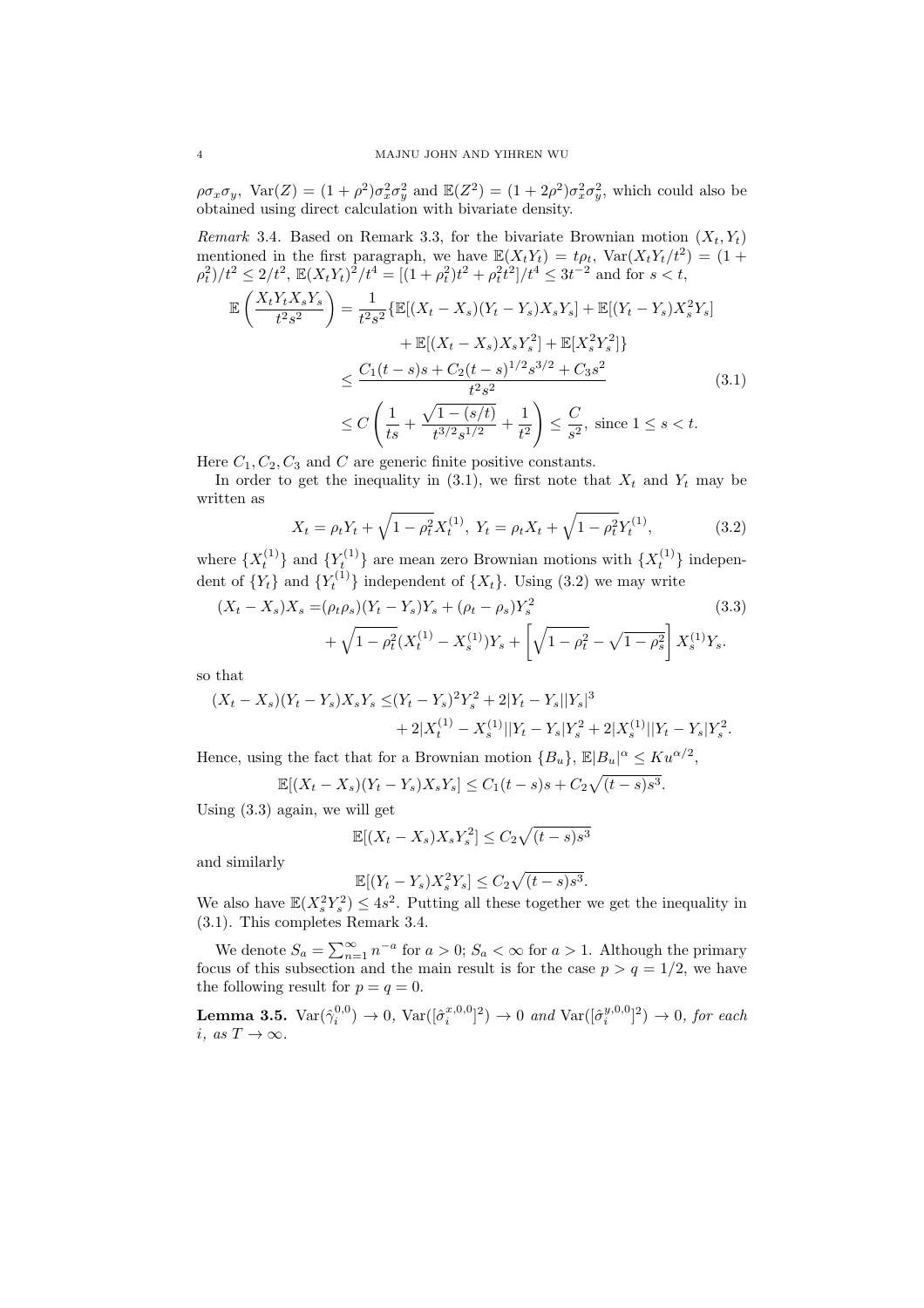Proof.

$$
\operatorname{Var}(\hat{\gamma}_i^{0,0}) \le \mathbb{E}(\hat{\gamma}_i^{0,0})^2
$$
\n
$$
= \frac{1}{(T-1)^2} \sum_{\substack{j=1 \ j \neq i}}^T \frac{\mathbb{E}[(X_i - X_j)(Y_i - Y_j)]^2}{(i-j)^4}
$$
\n
$$
+ \frac{1}{(T-1)^2} \sum_{\substack{j=1 \ j \neq i}}^T \sum_{\substack{k=1 \ j \neq i}}^T \frac{\mathbb{E}[(X_i - X_j)(Y_i - Y_j)(X_i - X_k)(Y_i - Y_k)]}{(i-j)^2(i-k)^2}
$$
\n(3.4)

Using one of the facts mentioned in Remark 3.4 in the inequality below,

$$
1^{st} \text{ term } = \frac{1}{(T-1)^2} \left\{ \sum_{j=1}^{i-1} \frac{\mathbb{E}(X_{i-j}Y_{i-j})^2}{(i-j)^4} + \sum_{j=i+1}^T \frac{\mathbb{E}(X_{j-i}Y_{j-i})^2}{(j-i)^4} \right\}
$$
  

$$
\leq \frac{CS_2}{(T-1)^2} = O(T^{-2}),
$$

where C is a finite positive constant and we also used the property  $X_{u+h}-X_u \stackrel{d}{=} X_h$ for Brownian motion. As  $k$  ranges within the inner sum in the second term in  $(3.4)$ , there are L values for which  $(i - j)^2 < (i - k)^2$ , for some fixed L in  $\{1, \ldots, T\}$ , and for the remaining  $T - L - 2$  values  $(i - j)^2 > (i - k)^2$ . So, applying another fact mentioned in Remark 3.4, we get,

$$
2^{nd} \text{ term } \le \frac{1}{(T-1)^2} \sum_{\substack{j=1 \ j \neq i}}^T \left\{ \frac{L}{(i-j)^2} + C_1 S_2 \right\} \le \frac{(C_2 + C_1 T) S_2}{(T-1)^2} = O(T^{-1}),
$$

where  $C_1$  and  $C_2$  are finite constants. Putting this together, we get  $\text{Var}(\hat{\gamma}_i^{0,0}) \to 0$ as  $T \to \infty$ . Using similar arguments it is easy to prove the remaining statements in the lemma.  $\Box$ 

**Lemma 3.6.**  $\text{Var}(\hat{\gamma}_i^{q,p}) \to 0$ ,  $\text{Var}([\hat{\sigma}_i^{x,q,p}]^2) \to 0$  and  $\text{Var}([\hat{\sigma}_i^{y,q,p}]^2) \to 0$ , for each i and for each q and p with  $0 < q \leq 1/2$ ,  $p > 1/2$ , as  $T \to \infty$ .

Proof.

$$
\operatorname{Var}(\hat{\gamma}_i^{q,p}) \le \frac{1}{(T-1)^2} \sum_{\substack{j=1 \ j \ne i}}^T \frac{\mathbb{E}[(j^q X_i - X_j j^{-p})(j^q Y_i - Y_j j^{-p})]^2}{(i-j)^4} \qquad (3.5)
$$
  
+ 
$$
\frac{1}{(T-1)^2} \sum_{\substack{j=1 \ j \ne i}}^T \sum_{\substack{k=1 \ j \ne i}}^T \mathbb{E}\left[\frac{(j^q X_i - X_j j^{-p})(j^q Y_i - Y_j j^{-p})}{(i-j)^2}\right]
$$
  
 
$$
\times \frac{(k^q X_i - X_k k^{-p})(k^q Y_i - Y_k k^{-p})}{(i-k)^2}\right]
$$
(3.5)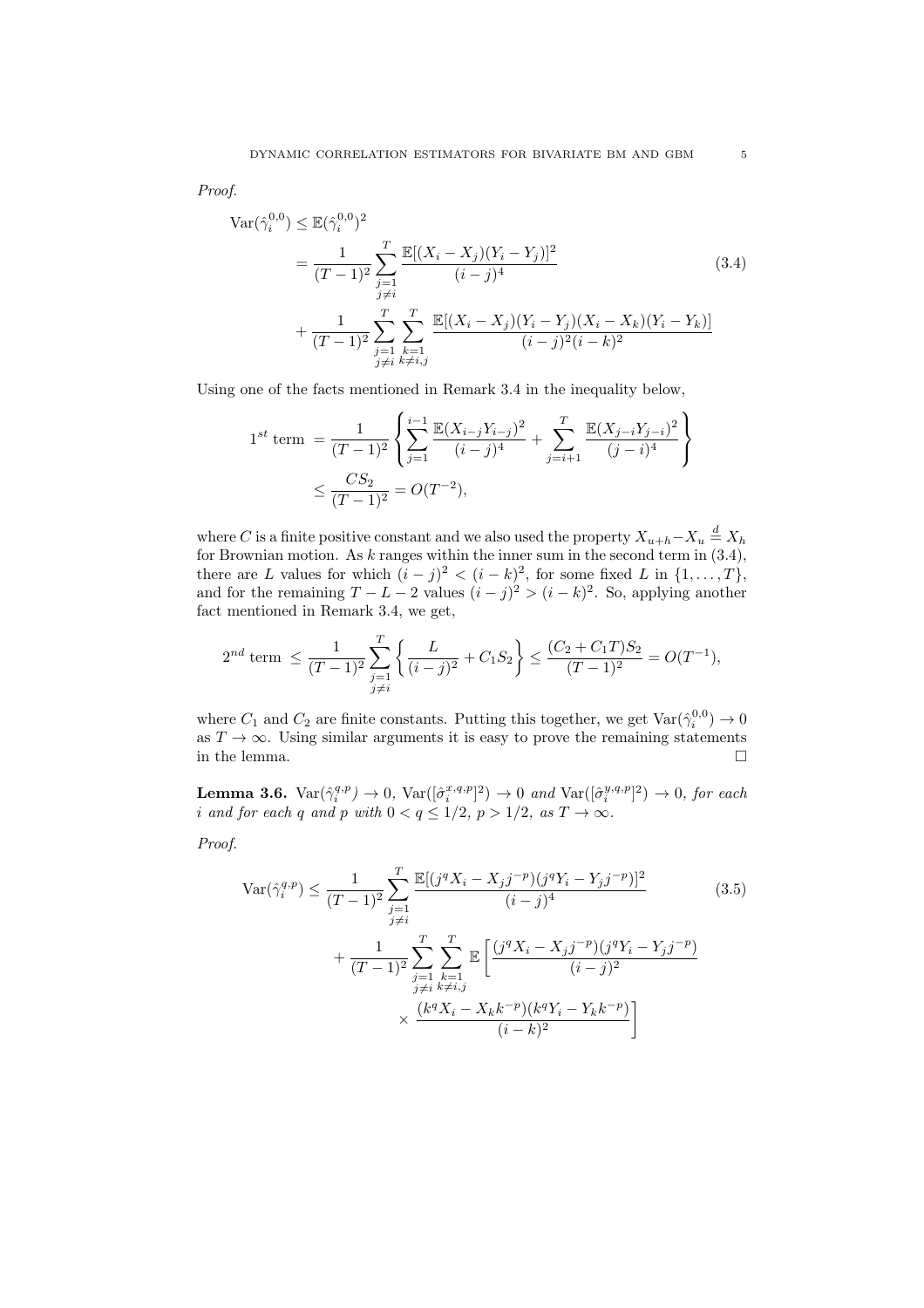and

$$
[(j^{q}X_{i} - X_{j}j^{-p})(j^{q}Y_{i} - Y_{j}j^{-p})]^{2}
$$
  
= 
$$
[j^{2q}(X_{i} - X_{j})^{2} + 2X_{j}(X_{i} - X_{j})j^{q}(j^{q} - j^{-p}) + X_{j}^{2}(j^{q} - j^{-p})^{2}]
$$
  

$$
\times [j^{2q}(Y_{i} - Y_{j})^{2} + 2Y_{j}(Y_{i} - Y_{j})j^{q}(j^{q} - j^{-p}) + Y_{j}^{2}(j^{q} - j^{-p})^{2}].
$$

Expanding and taking expectations, many terms become zero by applying properties of Brownian motion. With the remaining non-zero terms, the first term in (3.5) becomes

$$
\frac{1}{(T-1)^2} \sum_{\substack{j=1 \ j \neq i}}^{T} (j-i)^{-4} \left\{ \mathbb{E}[j^{4q}(X_j - X_i)^2 (Y_j - Y_i)^2] \right\}
$$
\n(3.6)

+ 
$$
\mathbb{E}[j^{2q}(X_j - X_i)^2] \mathbb{E}[Y_j^2(j^q - j^{-p})^2]
$$
 (3.7)

+ 
$$
4\mathbb{E}[X_j Y_j] \mathbb{E}[(X_j - X_i)(Y_j - Y_i)j^{2q}(j^q - j^{-p})^2]
$$
 (3.8)

+ 
$$
\mathbb{E}[X_j^2]\mathbb{E}[(Y_j - Y_i)^2 j^{2q} (j^q - j^{-p})^2]
$$
 (3.9)

+ 
$$
\mathbb{E}[X_j^2 Y_j^2 (j^q - j^{-p})^4]
$$
 }. (3.10)

We will now show that the product of  $(j-i)^{-4}$  and each expectation term in (3.6) to (3.10) can be written as  $C_1 + C_2T$ , for some finite constants  $C_1$  and  $C_2$  so that this product when multiplied by  $(T-1)^{-2}$  is  $O(T^{-1})$ . Using Remark 3.4, for  $j > i$ ,

$$
\frac{j^{4q} \mathbb{E}[(X_j - X_i)^2 (Y_j - Y_i)^2]}{(j-i)^4} \le \frac{3j^{4q}}{(j-i)^2} < \frac{3j^2}{(j-i)^2} \text{ if } 4q \le 2; \text{ i.e. if } q \le 1/2
$$
\n
$$
\le 3 \left( 1 + \frac{2i}{(j-i)} + \frac{i^2}{(j-i)^2} \right) < 12, \text{ if } j > 2i. \tag{3.11}
$$

Since the first  $2i$  terms in the sum in  $(3.6)$  is a constant, it is easy to see based on  $(3.11)$  that the whole sum can be bounded by  $C_1 + C_2T$ , for some finite constants  $C_1$  and  $C_2$ .

$$
\frac{j^{2q}(j^q-j^{-p})^2\mathbb{E}(X_j-X_i)^2\mathbb{E}(Y_j^2)}{(j-i)^4} < \frac{j^{2q+1}(j^{2q}+1)}{(j-i)^3}
$$

can be bounded by a constant if  $4q + 1 \leq 3$ ; i.e. if  $q \leq 1/2$ . Hence the sum corresponding to (3.7) can be expressed as  $C_1 + C_2T$ . Similar reasoning can be applied to sums in (3.8), (3.9) and (3.10) so that the first term in (3.5) is  $O(T^{-1})$ .

Expanding the second term in (3.5) gives 16 terms. The double-sum ranging over j and k for each of these 16 terms can be expressed as  $[C_1S_a + C_2]S_bT$  for some  $a > 1$  and  $b > 1$ , so that after multiplication with  $(T - 1)^{-2}$  each term becomes  $O(T^{-1})$ . For example, the last term will be

$$
\frac{\mathbb{E}(X_j Y_j j^{-2p} X_k Y_k k^{-2p})}{(j-i)^2 (k-i)^2} \le \frac{j^{-2p+2} k^{-2p+2}}{(j-i)^2 (k-i)^2} \times \frac{3}{j^2}, \text{ for } k > j > i.
$$
  
The sum over k of the above terms 
$$
\frac{j^{-2p}}{(j-i)^2} (C + S_{2p}),
$$
and further sum over 
$$
j < [C_2 + C_1 S_{2p}] S_{2p+2} T.
$$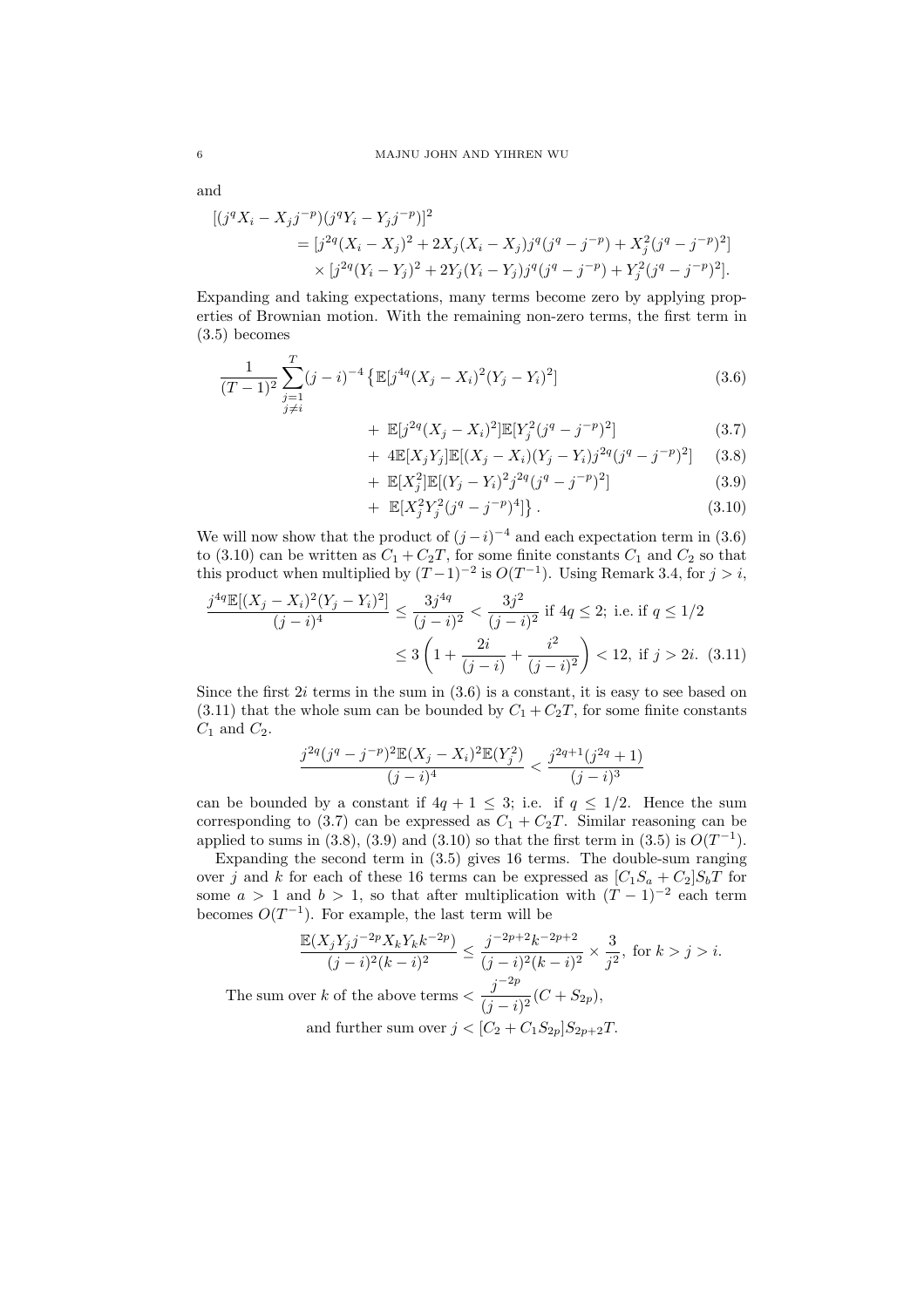Proceeding similarly with other terms, the  $2^{nd}$  term in  $(3.5)$  is also seen to be  $O(T^{-1})$  and hence  $\text{Var}(\hat{\gamma}_i^{q,p}) \to 0$  as  $T \to \infty$ . Using similar arguments the remaining statements in the lemma can also be proved.

**Lemma 3.7.** For each  $t \in \{1, ..., n(=T)\}\$ ,

$$
Q_t = \mathbb{E}(\hat{\gamma}_t^{q,p}) / \sqrt{\mathbb{E}([\hat{\sigma}_t^{x,q,p}]^2)\mathbb{E}([\hat{\sigma}_t^{y,q,p}]^2)} \to \rho_t
$$

as  $T \to \infty$ , if  $p > q \geq 1/2$ .

Proof.

$$
(T-1)\mathbb{E}(\hat{\gamma}_t^{q,p}) = t\rho_t \sum_{\substack{s=1 \ s \neq t}}^T \frac{s^{2q}}{(s-t)^2} + \sum_{\substack{s=1 \ s \neq t}}^T \frac{\rho_s s^{-2p+1}}{(s-t)^2} - 2\left[\sum_{s=1}^{t-1} \frac{\rho_s s^{-p+q+1}}{(t-s)^2} + \sum_{s=t+1}^T \frac{t\rho_t s^{-p+q}}{(s-t)^2}\right] = t\rho_t \sum_{\substack{s=1 \ s \neq t}}^T \frac{s^{2q}}{(s-t)^2} + \sum_{\substack{s=1 \ s \neq t}}^T \frac{\rho_s s^{-2p+1}}{(s-t)^2} - 2\sum_{\substack{s=1 \ s \neq t}}^T \frac{\rho_s s^{-p+q+1}}{(s-t)^2} + 2\sum_{\substack{s=t+1}}^T \frac{s^{-p+q}(s\rho_s - t\rho_t)}{(s-t)^2}.
$$

Similarly,

$$
(T-1)\mathbb{E}([\hat{\sigma}_t^{x,p}]^2) = (T-1)\mathbb{E}([\hat{\sigma}_t^{y,p}]^2) = t\sum_{\substack{s=1 \ s \neq t}}^T \frac{s^{2q}}{(s-t)^2} + \sum_{\substack{s=1 \ s \neq t}}^T \frac{s^{-2p+1}}{(s-t)^2} - 2\sum_{\substack{s=1 \ s \neq t}}^T \frac{s^{-p+q+1}}{(s-t)^2} + 2\sum_{\substack{s=t+1}}^T \frac{s^{-p+q}(s-t)}{(s-t)^2}.
$$

Hence  $Q_t$  can be written as a ratio

$$
Q_t = \frac{t\rho_t + K_T^{-1}A_{1,T} - 2K_T^{-1}A_{2,T} + 2K_T^{-1}A_{3,T}}{t + K_T^{-1}B_{1,T} - 2K_T^{-1}B_{2,T} + 2K_T^{-1}B_{3,T}},
$$
\n(3.12)

where

$$
K_{T} = \sum_{\substack{s=1 \ s \neq t}}^{T} \frac{s^{2q}}{(s-t)^{2}}, \ A_{1,T} = \sum_{\substack{s=1 \ s \neq t}}^{T} \frac{\rho_{s}s^{-2p+1}}{(s-t)^{2}},
$$

$$
A_{2,T} = \sum_{\substack{s=1 \ s \neq t}}^{T} \frac{\rho_{s}s^{-p+q+1}}{(s-t)^{2}}, \ A_{3,T} = \sum_{s=t+1}^{T} \frac{s^{-p+q}(s\rho_{s}-t\rho_{t})}{(s-t)^{2}},
$$

$$
B_{1,T} = \sum_{\substack{s=1 \ s \neq t}}^{T} \frac{s^{-2p+1}}{(s-t)^{2}}, \ B_{2,T} = \sum_{\substack{s=1 \ s \neq t}}^{T} \frac{s^{-p+q+1}}{(s-t)^{2}}, \ B_{3,T} = \sum_{s=t+1}^{T} \frac{s^{-p+q}(s-t)}{(s-t)^{2}}.
$$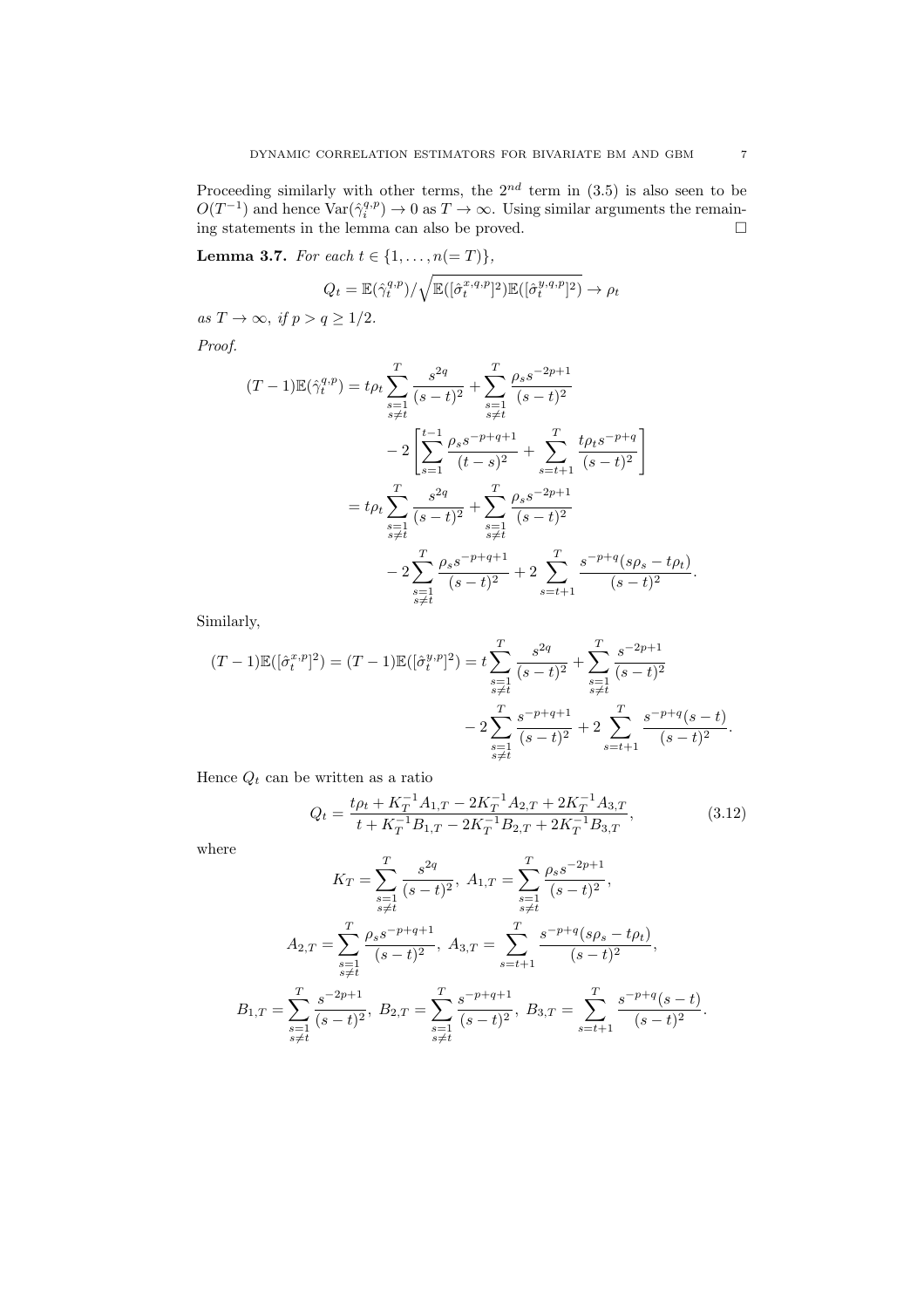$K_T$  diverges as  $T \to \infty$  for  $2q \ge 1$ , and all other sums  $(A_{1,T}, A_{2,T}, A_{3,T}, B_{1,T}, B_{2,T})$ and  $B_{3,T}$ ) converge to finite constants in passage to the limit when  $p > q \ge 1/2$ . Thus by (3.12),  $Q_t \rightarrow \rho_t$  as  $T \rightarrow \infty$  as desired.

**Proof of Theorem 3.1:** Note that the only value of  $q$  for which both Lemma 3.6 and Lemma 3.7 hold, is  $q = 1/2$ . Using Lemma 3.6, Chebychev's inequality, Slutsky's lemma, Continuous mapping theorem [8] and part (iii) of Theorem 2.7 in [8], p.10, we get  $\hat{\rho}_u^{q,p} \to \mathbb{E}(\hat{\gamma}_u^{q,p})/\sqrt{\mathbb{E}([\hat{\sigma}_u^{x,q,p}]^2)\mathbb{E}([\hat{\sigma}_u^{y,q,p}]^2)}$  in probability for each u and  $p > q = 1/2$ ; this fact combined with Lemma 3.7 proves the theorem.

3.2. Weak consistency of dynamic correlation estimators in the Geometric Brownian Motion case. The main results in this subsection are the following two theorems. The strategy for proofs in this subsection is the same as that used in the Brownian motion case; only the details in the calculations differ.

**Theorem 3.8.**  $\hat{\rho}_t^{a,b,c} \rightarrow \rho_t$  in probability for each t,  $c > a > 0$  and  $b > a + 10$ , as  $T \to \infty$ , where  $\hat{\rho}_t^{a,b,c} = \hat{\gamma}_t/(\hat{\sigma}_{t,W}\hat{\sigma}_{t,U})$  with  $\hat{\gamma}_t$  given in (2.2) and  $\hat{\sigma}_{t,W}^2$ ,  $\hat{\sigma}_{t,U}^2$  the corresponding estimates of the variances.

**Theorem 3.9.**  $\hat{\rho}_t^{a,b,c} \rightarrow \rho_t$  in probability for each t,  $b > 15$  and  $c > a > 0$ , as  $T \to \infty$ , where  $\hat{\rho}_t^{a,b,c} = \hat{\gamma}_t/(\hat{\sigma}_{t,W}\hat{\sigma}_{t,U})$  with  $\hat{\gamma}_t$  given in (2.3) and  $\hat{\sigma}_{t,W}^2$ ,  $\hat{\sigma}_{t,U}^2$  the corresponding estimates of the variances.

We first consider Theorem 3.8 and begin with a lemma similar to Lemma 3.6.

**Lemma 3.10.** For  $\hat{\gamma}_t$  given in (2.2), and the corresponding estimates of the variances  $\hat{\sigma}_{t,W}^2$  and  $\hat{\sigma}_{t,U}^2$ ,  $\text{Var}(\hat{\gamma}_t) \to 0$ ,  $\text{Var}([\hat{\sigma}_{t,W}]^2) \to 0$  and  $\text{Var}([\hat{\sigma}_{t,U}]^2) \to 0$ , for each t and for  $c > a > 0$  and  $b > a + 10$ , as  $T \to \infty$ .

Based on (2.2)

$$
\hat{\gamma}_t = \frac{1}{e^{c\sigma^2 T}} \sum_{k=1}^T \left\{ \left[ e^{\frac{-b\sigma^2 k}{2}} \left( e^{\sigma W_k} - e^{\frac{\sigma^2 k}{2}} \right) - e^{\frac{a\sigma^2 k}{2}} \left( e^{\sigma W_t} - e^{\frac{\sigma^2 t}{2}} \right) \right] \times \left[ e^{\frac{-b\sigma^2 k}{2}} \left( e^{\sigma U_k} - e^{\frac{\sigma^2 k}{2}} \right) - e^{\frac{a\sigma^2 k}{2}} \left( e^{\sigma U_t} - e^{\frac{\sigma^2 t}{2}} \right) \right] \right\}
$$
\n
$$
= G_1 - G_2 - G_3 + G_4,
$$

where

$$
G_1 = e^{-c\sigma^2 T} \sum_{k=1}^T \left[ e^{-b\sigma^2 k} \left( e^{\sigma W_k} - e^{\frac{\sigma^2 k}{2}} \right) \left( e^{\sigma U_k} - e^{\frac{\sigma^2 k}{2}} \right) \right],
$$
  
\n
$$
G_2 = e^{-c\sigma^2 T} \sum_{k=1}^T \left[ e^{(a-b)\sigma^2 k/2} \left( e^{\sigma W_k} - e^{\frac{\sigma^2 k}{2}} \right) \left( e^{\sigma U_t} - e^{\frac{\sigma^2 t}{2}} \right) \right],
$$
  
\n
$$
G_3 = e^{-c\sigma^2 T} \sum_{k=1}^T \left[ e^{(a-b)\sigma^2 k/2} \left( e^{\sigma W_t} - e^{\frac{\sigma^2 t}{2}} \right) \left( e^{\sigma U_k} - e^{\frac{\sigma^2 k}{2}} \right) \right],
$$
  
\n
$$
G_4 = e^{-c\sigma^2 T} \sum_{k=1}^T \left[ e^{a\sigma^2 k} \left( e^{\sigma W_t} - e^{\frac{\sigma^2 t}{2}} \right) \left( e^{\sigma U_t} - e^{\frac{\sigma^2 t}{2}} \right) \right].
$$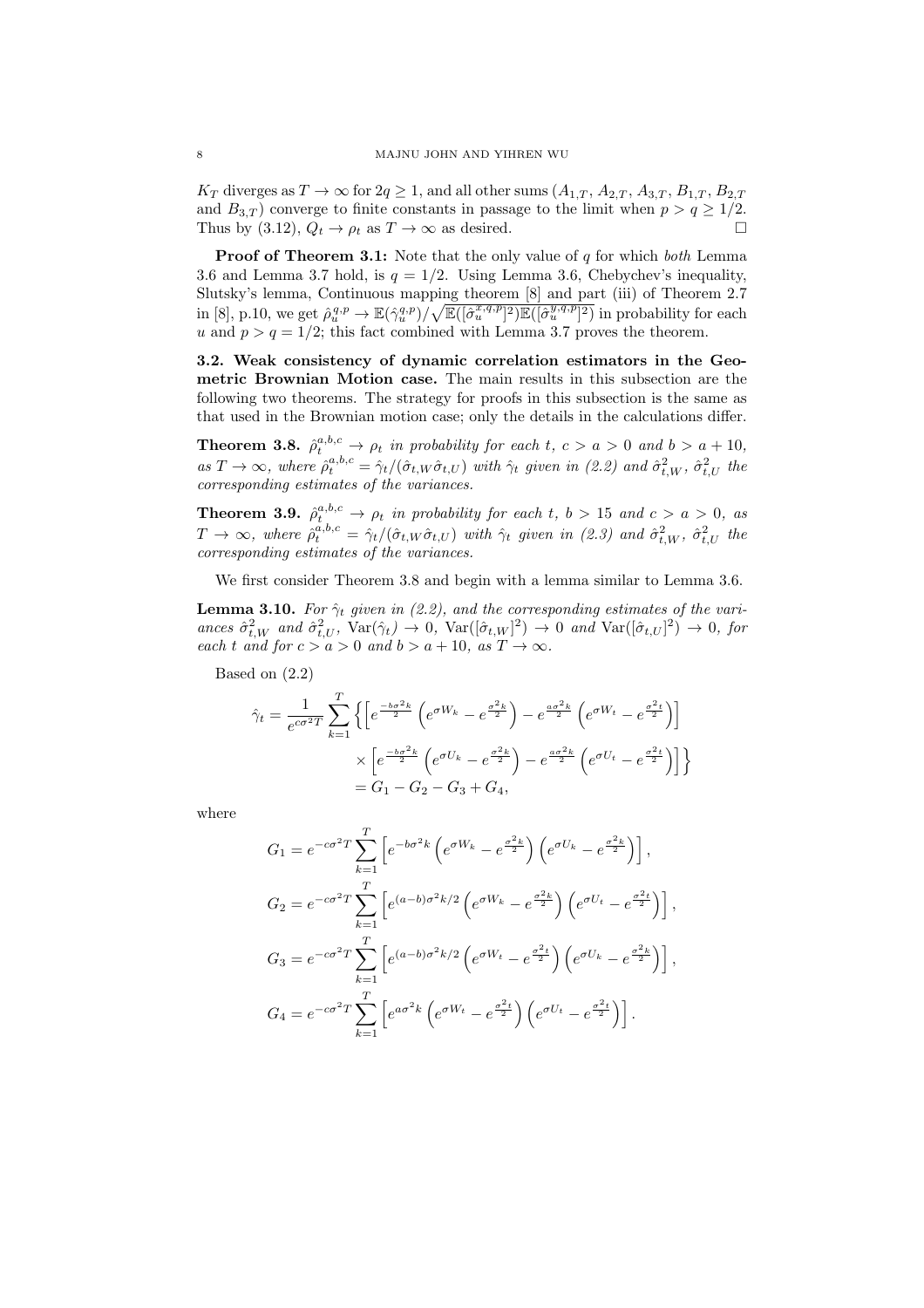In order to show that  $\text{Var}(\hat{\gamma}_t) \to 0$ , it suffices to show that  $\mathbb{E}(\hat{\gamma}_t^2) \to 0$ . Now

$$
\begin{aligned} \hat{\gamma}_t^2 &= G_1^2 + G_2^2 + G_3^2 + G_4^2 - 2G_1G_2\\ &- 2G_1G_3 + 2G_1G_4 + 2G_2G_3 - 2G_2G_4 - 2G_3G_4. \end{aligned} \tag{3.13}
$$

We will show that the expectation of each of the 10 terms in the right-hand side of (3.13) converges to zero as  $T \to \infty$  for the range of a, b and c assumed in the statement of Lemma 3.10, thereby showing that  $\mathbb{E}(\hat{\gamma}_t^2) \to 0$ , as  $T \to \infty$ . The proof is lengthy but the calculations involved are very routine and repetitious. Hence we relegate the proof of Lemma 3.10 to the appendix. Next we state and prove a lemma similar to Lemma 3.7.

**Lemma 3.11.** For  $\hat{\gamma}_t$  given in (2.2), and the corresponding estimates of the variances  $\hat{\sigma}_{t,W}^2$  and  $\hat{\sigma}_{t,U}^2$ ,  $\mathbb{E}(\hat{\gamma}_t)/\sqrt{\mathbb{E}(\hat{\sigma}_{t,W}^2)\mathbb{E}(\hat{\sigma}_{t,U}^2)} \rightarrow \rho_t$ , as  $T \rightarrow \infty$ , if  $b > a > 0$ .

Proof. 
$$
e^{c\sigma^2 T} \hat{\gamma}_t = \sum_{k=1}^{t-1} \{\cdot\} + \sum_{k=t}^{T} \{\cdot\}
$$
 where  
\n
$$
\{\cdot\} = \left[e^{-b\sigma^2 k/2} (e^{\sigma W_k} - e^{\sigma^2 k/2}) - e^{a\sigma^2 k/2} (e^{\sigma W_t} - e^{\sigma^2 t/2})\right]
$$
\n
$$
\times \left[e^{-b\sigma^2 k/2} (e^{\sigma U_k} - e^{\sigma^2 k/2}) - e^{a\sigma^2 k/2} (e^{\sigma U_t} - e^{\sigma^2 t/2})\right]
$$
\n
$$
= e^{-b\sigma^2 k} \left[e^{\sigma (W_k + U_k)} - e^{\sigma^2 k/2} e^{\sigma W_k} - e^{\sigma^2 k/2} e^{\sigma U_k} + e^{\sigma^2 k}\right]
$$
\n
$$
- e^{(a-b)\sigma^2 k/2} \left[e^{\sigma (W_k + U_t)} - e^{\sigma^2 k/2} e^{\sigma U_t} - e^{\sigma^2 t/2} e^{\sigma W_k} + e^{\sigma^2 (k+t)/2}\right]
$$
\n
$$
- e^{(a-b)\sigma^2 k/2} \left[e^{\sigma (U_k + W_t)} - e^{\sigma^2 t/2} e^{\sigma U_k} - e^{\sigma^2 k/2} e^{\sigma W_t} + e^{\sigma^2 (k+t)/2}\right]
$$
\n
$$
+ e^{a\sigma^2 k} \left[e^{\sigma (W_t + U_t)} - e^{\sigma^2 t/2} e^{\sigma W_t} - e^{\sigma^2 t/2} e^{\sigma U_t} + e^{\sigma^2 t}\right].
$$

We recall

$$
\mathbb{E}(e^{\sigma(W_k + U_k)}) = e^{\sigma^2 k} [1 + \rho_k (e^{\sigma^2 k} - 1)],
$$
  
\n
$$
\mathbb{E}(e^{\sigma(W_t + U_t)}) = e^{\sigma^2 t} [1 + \rho_t (e^{\sigma^2 t} - 1)],
$$
  
\n
$$
W_k = \rho_k U_k + \sqrt{1 - \rho_k^2} M_k^{(1)}
$$
  
\n
$$
\mathbb{E}(e^{\sigma(W_k + U_t)}) = \mathbb{E}\left(\exp\{\sigma[\rho_k U_k + U_t + \sqrt{1 - \rho_k^2} M_k^{(1)}]\}\right)
$$

so that when  $k \geq t$ ,

$$
\mathbb{E}(e^{\sigma(W_k+U_t)}) = \mathbb{E}(e^{\sigma \rho_k (U_k-U_t)}) \mathbb{E}(e^{\sigma(1+\rho_k)U_t}) \mathbb{E}(e^{\sigma \sqrt{1-\rho_k^2}M_k^{(1)}})
$$
  
=  $e^{\frac{\sigma^2}{2}[\rho_k^2(k-t)+(1+\rho_k)^2t+(1-\rho_k^2)k]} = e^{\sigma^2(k+t)/2} e^{\sigma^2 \rho_k t} \le e^{\sigma^2 k/2} e^{3\sigma^2 t/2}.$ 

The same relationship as above holds for  $\mathbb{E}(e^{\sigma(U_k+W_t)})$  also. When  $k \leq t$ ,

$$
\mathbb{E}(e^{\sigma(W_k+U_t)}) = \mathbb{E}(e^{\sigma \rho_k (U_t-U_k)}) \mathbb{E}(e^{\sigma(1+\rho_k)U_k}) \mathbb{E}(e^{\sigma\sqrt{1-\rho_k^2}M_k^{(1)}})
$$
  
=  $e^{\frac{\sigma^2}{2}[\rho_k^2(t-k)+(1+\rho_k)^2t+(1-\rho_k^2)k]} = e^{\sigma^2(k+t)/2} e^{\sigma^2 \rho_k k} \le e^{\sigma^2 t/2} e^{3\sigma^2 k/2};$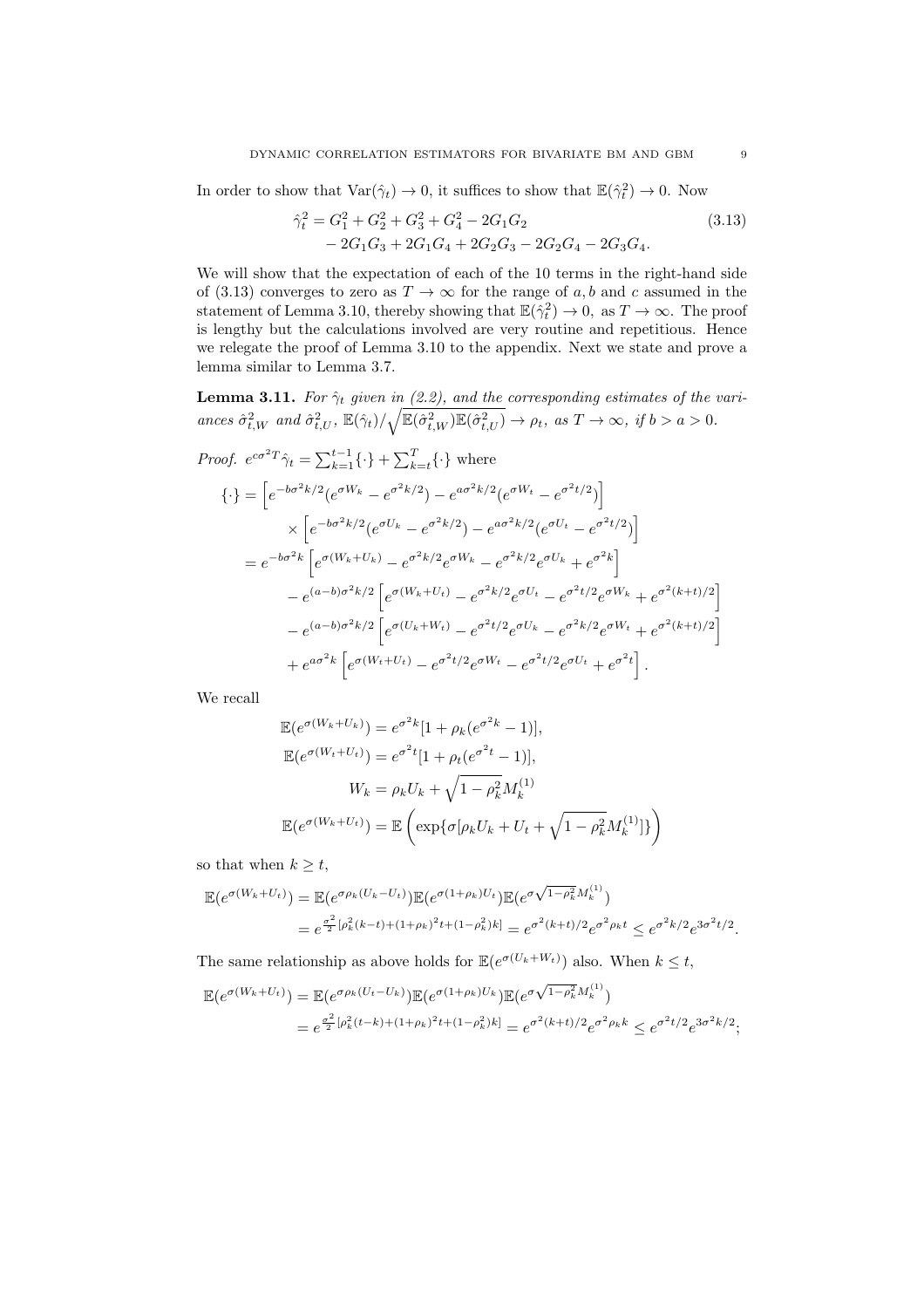again the same relationship holding for  $\mathbb{E}(e^{\sigma(U_k+W_t)})$  also. Hence

$$
e^{c\sigma^2 T} \mathbb{E}(\hat{\gamma}_t) = \sum_{k=1}^T e^{-b\sigma^2 k} \{ e^{\sigma^2 k} [1 + \rho_k (e^{\sigma^2 k} - 1)] - e^{\sigma^2 k} \}
$$
  
+ 
$$
\sum_{k=1}^T e^{a\sigma^2 k} \{ e^{\sigma^2 t} [1 + \rho_t (e^{\sigma^2 t} - 1)] - e^{\sigma^2 t} \}
$$
  
- 
$$
2 \sum_{k=1}^{t-1} e^{(a-b)\sigma^2 k/2} \{ e^{\sigma^2 (k+t)/2} [e^{\sigma^2 \rho_k k} - 1] \}
$$
  
- 
$$
2 \sum_{k=t}^T e^{(a-b)\sigma^2 k/2} \{ e^{\sigma^2 (k+t)/2} [e^{\sigma^2 \rho_k t} - 1] \}
$$
  
= 
$$
\left\{ \sum_{k=1}^T \rho_k [e^{(2-b)\sigma^2 k} - e^{(1-b)\sigma^2 k}] \right\} + \rho_t (e^{\sigma^2 t} - 1) e^{(a+t)\sigma^2} \left[ \frac{e^{a\sigma^2 T} - 1}{e^{a\sigma^2} - 1} \right]
$$
  
- 
$$
2 \sum_{k=1}^{t-1} e^{(a-b)\sigma^2 k/2} \{ e^{\sigma^2 (k+t)/2} [e^{\sigma^2 \rho_k k} - e^{\sigma^2 \rho_k t}] \}
$$
  
- 
$$
2 \sum_{k=1}^T e^{(a-b)\sigma^2 k/2} \{ e^{\sigma^2 (k+t)/2} [e^{\sigma^2 \rho_k t} - 1] \}
$$
  
= 
$$
A_T + D_T \rho_t - 2B_t - 2C_T,
$$

where  $B_t$  is a finite sum of  $(t-1)$  terms that does not depend on T,  $A_T$  and  $C_T$ converge to finite constants as  $T \to \infty$  since we assume  $b > a$ , and

$$
D_T = e^{(a+t)\sigma^2} (e^{\sigma^2 t} - 1) \left[ \frac{e^{a\sigma^2 T} - 1}{e^{a\sigma^2} - 1} \right] \text{ diverges as } T \to \infty.
$$

Similarly,  $e^{c\sigma^2 T} \hat{\sigma}_{t,W}^2 = \sum_{k=1}^{t-1} {\{\cdot\}} + \sum_{k=t}^{T} {\{\cdot\}}$  where

$$
\{\cdot\} = \left[e^{-b\sigma^2 k/2} (e^{\sigma W_k} - e^{\sigma^2 k/2}) - e^{a\sigma^2 k/2} (e^{\sigma W_t} - e^{\sigma^2 t/2})\right]^2
$$
  
=  $e^{-b\sigma^2 k} (e^{\sigma W_k} - e^{\sigma^2 k/2})^2 + e^{a\sigma^2 k} (e^{\sigma W_t} - e^{\sigma^2 t/2})^2$   
-  $2e^{(a-b)\sigma^2 k/2} (e^{\sigma W_k} - e^{\sigma^2 k/2}) (e^{\sigma W_t} - e^{\sigma^2 t/2}).$ 

We have  $\mathbb{E}(e^{\sigma W_k} - e^{\sigma^2 k/2})^2 = \mathbb{E}[e^{2\sigma W_k} - 2e^{\sigma W_k}e^{\sigma^2 k/2} + e^{\sigma^2 k}] = e^{2\sigma^2 k} - e^{\sigma^2 k} =$  $e^{\sigma^2 k} (e^{\sigma^2 k} - 1)$  and  $\mathbb{E} (e^{\sigma W_t} - e^{\sigma^2 t/2})^2 = e^{\sigma^2 t} (e^{\sigma^2 t} - 1).$ When  $k > t$ ,

$$
\mathbb{E}(e^{\sigma(W_k + W_t)}) = \mathbb{E}(e^{\sigma(W_k - W_t)})\mathbb{E}(e^{2\sigma W_t}) = \exp\{\frac{\sigma^2}{2}(k-t) + 2\sigma^2t\} = e^{\sigma^2(k+t)/2}e^{\sigma^2t},
$$

and when  $k \leq t$ ,

$$
\mathbb{E}(e^{\sigma(W_k+W_t)})=e^{\sigma^2(k+t)/2}e^{\sigma^2k}.
$$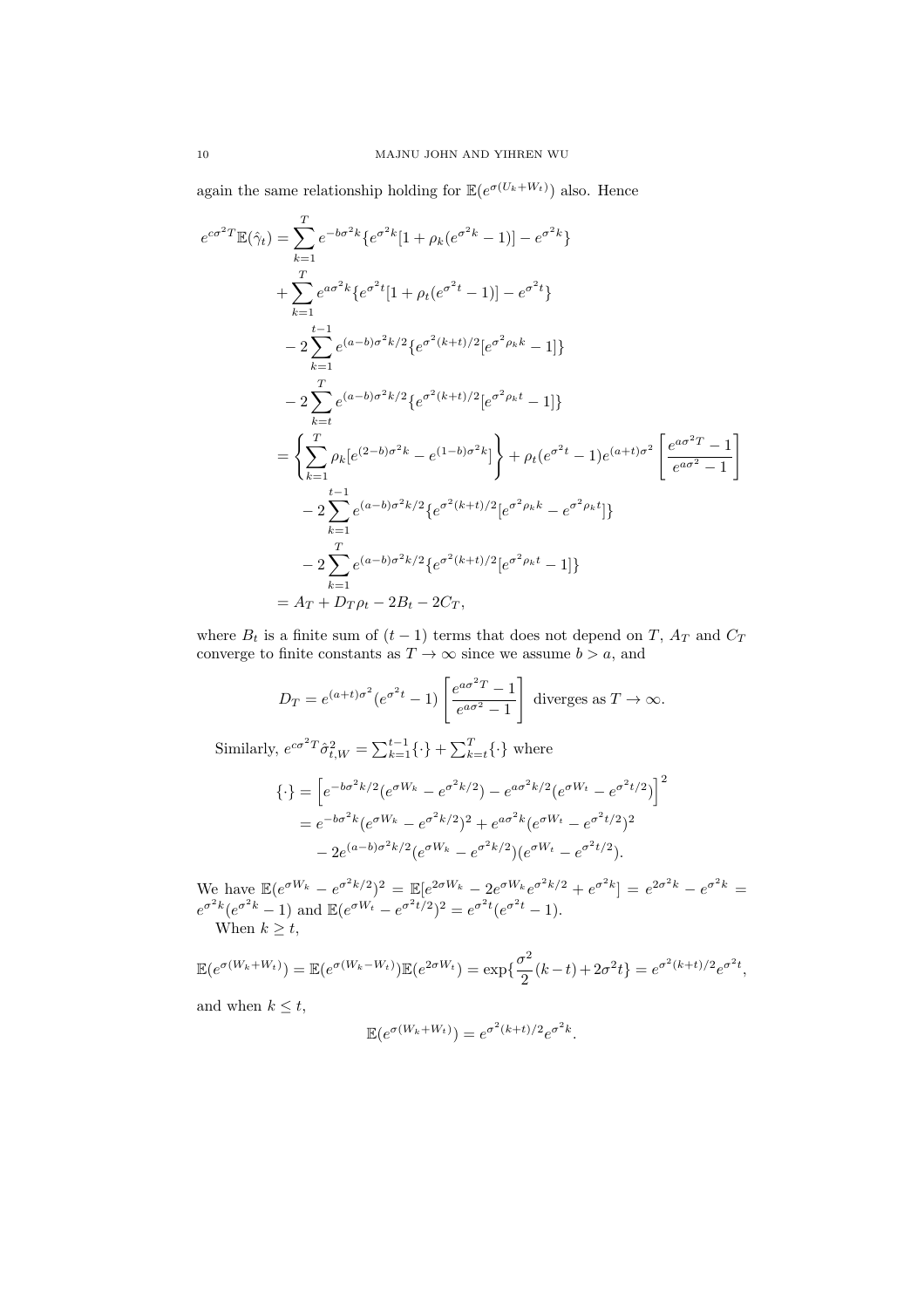Putting it all together,

$$
e^{c\sigma^2 T} \mathbb{E}(\hat{\sigma}_{t,W}^2) = \sum_{k=1}^T [e^{(2-b)\sigma^2 k} - e^{(1-b)\sigma^2 k}] + e^{\sigma^2 t} (e^{\sigma^2 t} - 1) e^{a\sigma^2} \left[ \frac{e^{a\sigma^2 T} - 1}{e^{a\sigma^2} - 1} \right]
$$
  

$$
- 2 \sum_{k=1}^{t-1} e^{(a-b)\sigma^2 k/2} e^{\sigma^2 (k+t)/2} [e^{\sigma^2 k} - e^{\sigma^2 t}]
$$
  

$$
- 2e^{\sigma^2 t/2} (e^{\sigma^2 t} - 1) \sum_{k=1}^T e^{\sigma^2 k (a-b+1)/2}.
$$

Hence  $e^{c\sigma^2 T} \mathbb{E}(\hat{\sigma}_{t,W}^2)$  can be written as  $E_T + D_T - 2F_t - 2G_T$ , where  $D_T$  is same as the one given further above,  $F_t$  is a finite sum that does not depend on T and  $E_T$  and  $G_T$  converges to finite constants as  $T \to \infty$ . The same result holds for  $\mathbb{E}(\hat{\sigma}_{t,U}^2)$  also. Hence

$$
\mathbb{E}(\hat{\gamma}_t)/\sqrt{\mathbb{E}(\hat{\sigma}_{t,W}^2)\mathbb{E}(\hat{\sigma}_{t,U}^2)} = \frac{\rho_t + A_T/D_T - 2B_t/D_T - 2C_T/D_T}{1 + E_T/D_T - 2F_t/D_T - 2G_T/D_T} \n\to \rho_t, \text{ as } T \to \infty,
$$

since  $D_T$  diverges as  $T \to \infty$ ,  $B_t$  and  $F_t$  are finite terms that do not depend on T and  $A_T, C_T, E_T$  and  $G_T$  are all finite constants in the passage to the limit. This proves the lemma.  $\Box$ 

Lemmas 3.10 and 3.11 suffices to prove Theorem 3.8. Similarly lemmas 3.12 and 3.13 given below will suffice to prove Theorem 3.9.

**Lemma 3.12.** For  $\hat{\gamma}_t$  given in (2.3), and the corresponding estimates of the variances  $\hat{\sigma}_{t,W}^2$  and  $\hat{\sigma}_{t,U}^2$ ,  $\text{Var}(\hat{\gamma}_t) \to 0$ ,  $\text{Var}([\hat{\sigma}_{t,W}]^2) \to 0$  and  $\text{Var}([\hat{\sigma}_{t,U}]^2) \to 0$ , for each t and for  $c > a > 0$  and  $b > 15$ , as  $T \to \infty$ .

Proof.

$$
\hat{\gamma}_t^2 = e^{-2c\sigma^2 T} \sum_{k=1}^T \sum_{j=1}^T \left\{ e^{a\sigma^2(k+j)} (e^{\sigma W_t} - e^{\sigma^2 t/2})^2 (e^{\sigma U_t} - e^{\sigma^2 t/2})^2 - e^{a\sigma^2 k} e^{-b\sigma^2 j} (e^{\sigma W_t} - e^{\sigma^2 t/2}) (e^{\sigma U_t} - e^{\sigma^2 t/2}) (e^{\sigma W_j} - e^{\sigma^2 j/2}) (e^{\sigma U_j} - e^{\sigma^2 j/2}) - e^{a\sigma^2 j} e^{-b\sigma^2 k} (e^{\sigma W_k} - e^{\sigma^2 k/2}) (e^{\sigma U_k} - e^{\sigma^2 k/2}) (e^{\sigma W_t} - e^{\sigma^2 t/2}) (e^{\sigma U_t} - e^{\sigma^2 t/2}) + e^{-b\sigma^2 (k+j)} (e^{\sigma W_k} - e^{\sigma^2 k/2}) (e^{\sigma U_k} - e^{\sigma^2 k/2}) (e^{\sigma W_j} - e^{\sigma^2 j/2}) (e^{\sigma U_j} - e^{\sigma^2 j/2}) \right\}
$$

It is easy to see that when taking expectations, the first term converges to zero as  $T \to \infty$  if  $c > a$ . The expectations of the second and third terms are the same. We exhibit only the calculation for the third term. Within the third term if we expand

$$
(e^{\sigma W_k} - e^{\sigma^2 k/2})(e^{\sigma U_k} - e^{\sigma^2 k/2})(e^{\sigma W_t} - e^{\sigma^2 t/2})(e^{\sigma U_t} - e^{\sigma^2 t/2})
$$

there will be 16 terms. We exhibit only the calculation for the term containing  $e^{\sigma(W_k+U_k+W_t+U_t)}$  since similar calculations apply to the remaining 15 terms.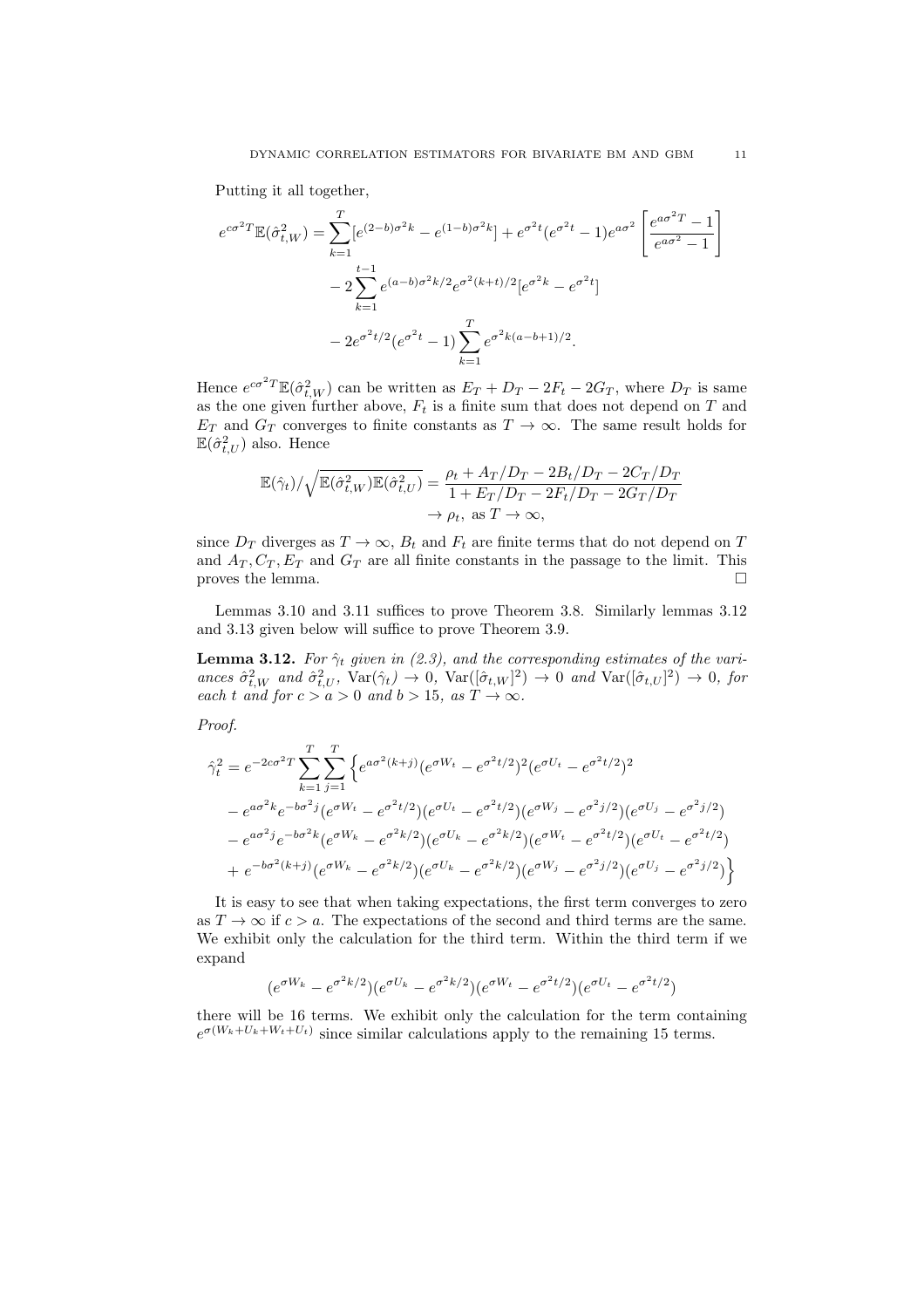Recalling again  $W_k = \rho_k U_k + \sqrt{1 - \rho_k^2} M_k^{(1)}$  we have

$$
W_k + U_k + W_t + U_t \le (1 + \rho_k)U_k + \sqrt{1 - \rho_k^2}M_k^{(1)} + (1 + \rho_t)U_t + \sqrt{1 - \rho_t^2}M_t^{(1)}
$$
  

$$
\le 2|U_k| + |M_k^{(1)}| + 2|U_t| + |M_t^{(1)}|
$$

so that when  $k \geq t$ ,

$$
W_k + U_k + W_t + U_t \le 2|U_k - U_t| + 4|U_t| + |M_k^{(1)} - M_t^{(1)}| + 2|M_t^{(1)}|
$$
  

$$
\mathbb{E}(e^{\sigma(W_k + U_k + W_t + U_t)}) \le C \exp\{\frac{\sigma^2}{2}[4(k - t) + 16t + (k - t) + 4t]\} \le Ce^{5\sigma^2 k/2}
$$

and when  $k \leq t$ ,

$$
W_k + U_k + W_t + U_t \le 2|U_t - U_k| + 4|U_k| + |M_t^{(1)} - M_k^{(1)}| + 2|M_k^{(1)}|
$$
  

$$
\mathbb{E}(e^{\sigma(W_k + U_k + W_t + U_t)}) \le C \exp\{\frac{\sigma^2}{2}[4(t - k) + 16k + (t - k) + 4k]\} \le Ce^{15\sigma^2k/2}.
$$

Hence the expectation of the term containing  $e^{\sigma(W_k+U_k+W_t+U_t)}$  in the third term is

$$
\leq Ce^{-2c\sigma^2 T} \sum_{k=1}^T \sum_{j=1}^T e^{a\sigma^2 j} e^{-b\sigma^2 k} e^{15\sigma^2 k/2}
$$
  
= 
$$
Ce^{-2c\sigma^2 T} e^{a\sigma^2} \left[ \frac{e^{a\sigma^2 T} - 1}{e^{a\sigma^2} - 1} \right] e^{(7.5-b)\sigma^2} \left[ \frac{1 - e^{(7.5-b)\sigma^2 T}}{1 - e^{(7.5-b)\sigma^2}} \right]
$$
  

$$
\leq C \left[ e^{(a-2c)\sigma^2 T} - e^{-2c\sigma^2 T} \right] \left[ 1 - e^{(7.5-b)\sigma^2 T} \right]
$$
  

$$
\to 0,
$$

as  $T \to \infty$ , if  $c > a/2 > 0$  and  $b > 15/2$ . Finally we exhibit the calculation for the first term in the expansion of the fourth term of  $\hat{\gamma}_t^2$ ; the corresponding expectation is

$$
= e^{-2c\sigma^2 T} \sum_{k=1}^{T} \sum_{j=1}^{T} e^{-b\sigma^2(k+j)} \mathbb{E}(e^{\sigma(W_k + U_k + W_j + U_j)})
$$
  
\n
$$
\leq C e^{-2c\sigma^2 T} \sum_{k=1}^{T} \sum_{j=1}^{T} e^{(15-b)\sigma^2(k+j)}
$$
  
\n
$$
\to 0,
$$

as  $T \to \infty$ , if  $c > 0$  and  $b > 15$ . The calculations for the remaining terms within the expansion of the fourth term are similar.  $\hfill \Box$ 

**Lemma 3.13.** For  $\hat{\gamma}_t$  given in (2.3), and the corresponding estimates of the variances  $\hat{\sigma}_{t,W}^2$  and  $\hat{\sigma}_{t,U}^2$ ,  $\mathbb{E}(\hat{\gamma}_t)/\sqrt{\mathbb{E}(\hat{\sigma}_{t,W}^2)\mathbb{E}(\hat{\sigma}_{t,U}^2)} \rightarrow \rho_t$ , as  $T \rightarrow \infty$ , if  $b > 2$  and  $a > 0$ .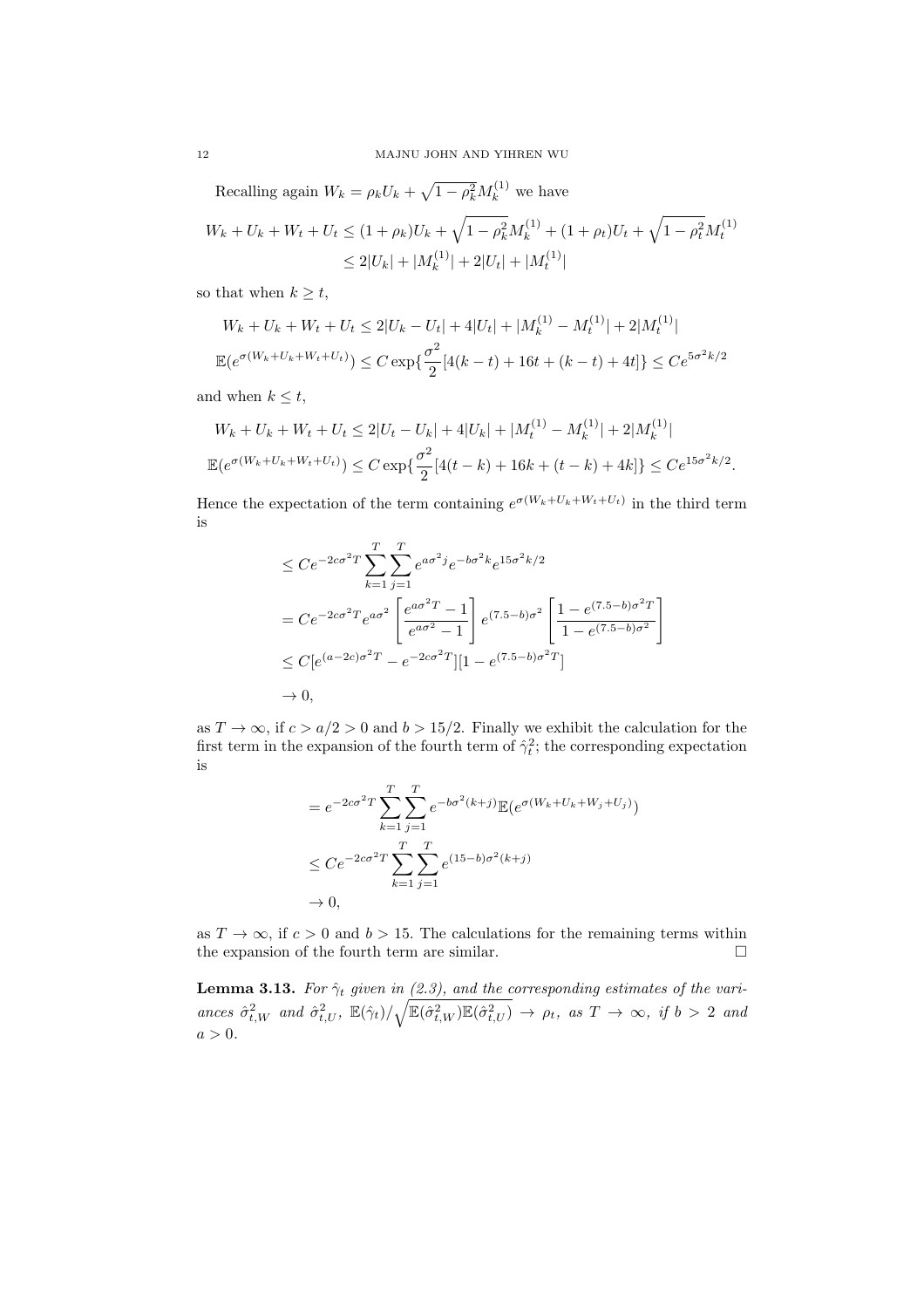Proof.

$$
e^{c\sigma^2 T} \hat{\gamma}_t = \sum_{k=1}^T \left\{ e^{a\sigma^2 k} [(e^{\sigma W_t} - e^{\sigma^2 t/2}) (e^{\sigma U_t} - e^{\sigma^2 t/2})] - e^{-b\sigma^2 k} [(e^{\sigma W_k} - e^{\sigma^2 k/2}) (e^{\sigma U_k} - e^{\sigma^2 k/2})] \right\}
$$
  

$$
e^{c\sigma^2 T} \mathbb{E}(\hat{\gamma}_t) = \sum_{k=1}^T \left\{ e^{a\sigma^2 k} \left[ e^{\sigma^2 t} [1 + \rho_t (e^{\sigma^2 t} - 1)] - e^{\sigma^2 t} \right] - e^{-b\sigma^2 k} \left[ e^{\sigma^2 k} [1 + \rho_k (e^{\sigma^2 k} - 1)] - e^{\sigma^2 k} \right] \right\}
$$
  

$$
= \rho_t e^{\sigma^2 t} (e^{\sigma^2 t} - 1) e^{a\sigma^2} \left[ \frac{e^{a\sigma^2 T} - 1}{e^{a\sigma^2} - 1} \right] - \sum_{k=1}^T \left\{ e^{(1-b)\sigma^2 k} \rho_k (e^{\sigma^2 k} - 1) \right\}
$$
  

$$
= D_T \rho_t - A_T,
$$

where  $D_T$  diverges and  $A_T$  converges if  $b > 2$  as  $T \to \infty$ .

$$
e^{c\sigma^2 T} \hat{\sigma}_{t,W}^2 = \sum_{k=1}^T \left\{ e^{a\sigma^2 k} [(e^{\sigma W_t} - e^{\sigma^2 t/2})]^2 - e^{-b\sigma^2 k} [(e^{\sigma W_k} - e^{\sigma^2 k/2})]^2 \right\}
$$
  

$$
e^{c\sigma^2 T} \mathbb{E}(\hat{\sigma}_{t,W}^2) = \sum_{k=1}^T \left\{ e^{a\sigma^2 k} e^{\sigma^2 t} (e^{\sigma^2 t} - 1) - e^{(1-b)\sigma^2 k} (e^{\sigma^2 k} - 1) \right\}
$$
  

$$
= D_T \rho_t - B_T,
$$

where  $B_T$  converges if  $b > 2$ . The same result holds for  $e^{c\sigma^2 T} \mathbb{E}(\hat{\sigma}_{t,W}^2)$  also. Hence we have

$$
\mathbb{E}(\hat{\gamma}_t) / \sqrt{\mathbb{E}(\hat{\sigma}_{t,W}^2)\mathbb{E}(\hat{\sigma}_{t,U}^2)} = \frac{D_T \rho_t - A_T}{D_T - B_T}
$$

$$
= \frac{\rho_t - (A_T/D_T)}{1 - (B_T/D_T)}
$$

$$
\rightarrow \rho_t,
$$

as  $T \to \infty$ , if  $a > 0$  and  $b > 2$ . This proves the lemma.

#### 4. Conclusions and Discussion

In this paper we presented estimators for dynamic correlation between a pair of correlated Brownian motions and separately estimators for dynamic correlation between a pair of correlated Geometric Brownian motions. The main thrust of this paper was in showing the weak consistency of all the estimators presented.

The type of estimators that we presented here are generalizations of estimators that we introduced in an earlier work [4]. The special case that we considered in [4] had shown good empirical performance in a few simulation scenarios. One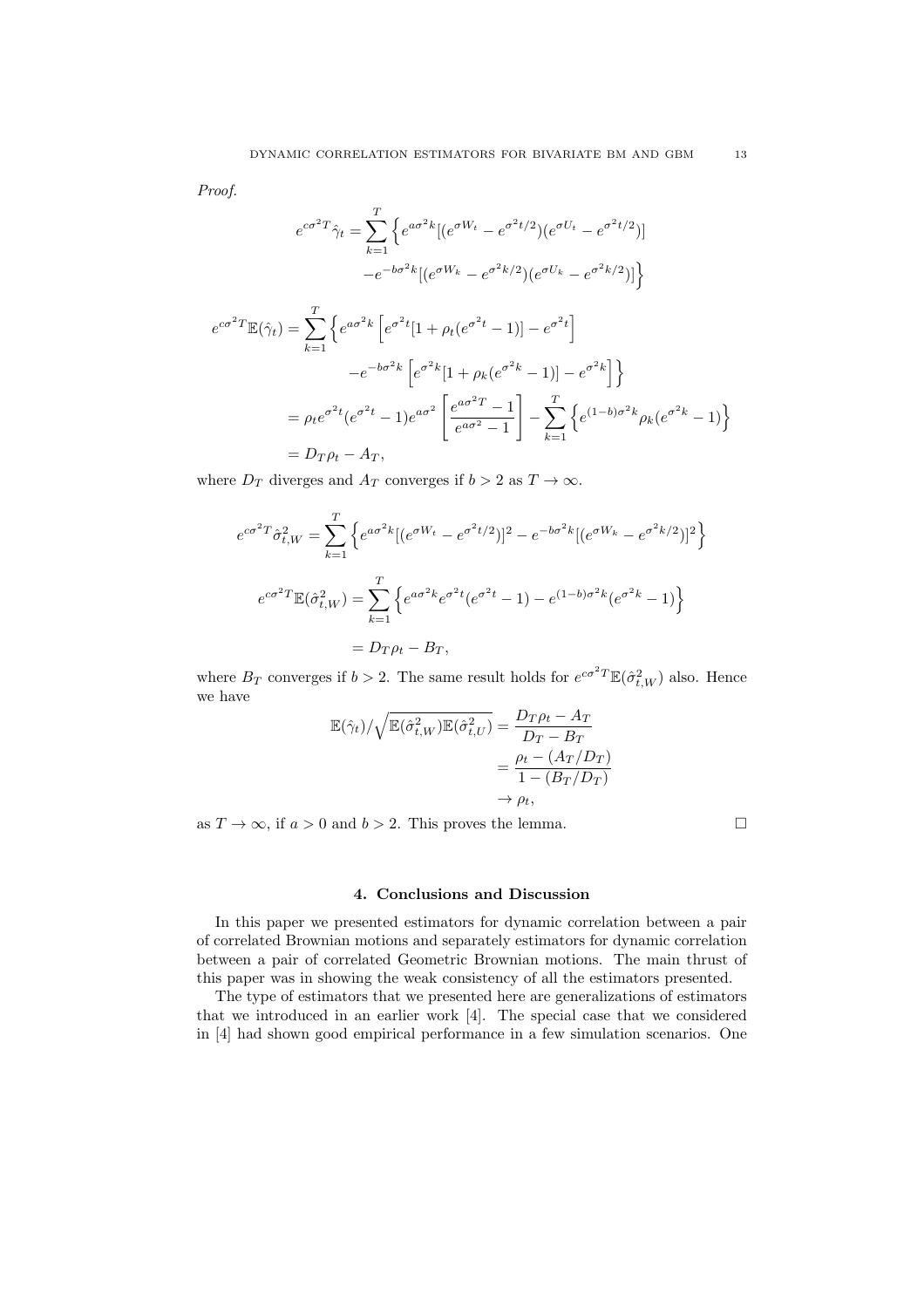reason for the good empirical performance of the special case could be additional steps such as smoothing based on median filtering and the arctan function that we applied to the estimators. We conjecture that such extra processing steps may lead to reduction of bias empirically even for estimators which exhibit asymptotic bias theoretically. We also note here that the empirical study conducted in [4] did not include Brownian motions or Geometric Brownian motions.

The generalizations that we considered in this paper are based on inserting certain "weights" within the estimator:  $v^{-p}$  and  $v^{q}$  in the Brownian motion case, and  $e^{a\sigma^2k/2}$  and  $e^{-b\sigma^2k/2}$  in the Geometric Brownian motion case. When considering the estimator for correlation  $\rho_t$  at a time point t, such terms up-weight the contribution of the time series value at  $t$  and down-weight the values corresponding to other time points. Such down-weighting gets intensified for time series values further away from the currently considered time point  $t$ . In other words, the contribution of values further away, towards estimating the current correlation, is smaller compared to the contribution of values at nearby time points. In this sense, although the generalized estimator is global in nature, the emphasis is placed on local information. The special case (i.e.  $p = q = 0$  and  $a = b = 0$ ) estimators give equal emphasis to values even much further away. Such equal emphasis is not intuitively very appealing and could also be the reason for theoretical asymptotic bias for the special case estimators.

The asymptotics considered in this paper is based on the sample size  $T$  going to infinity. Another type of asymptotics that could be of interest (e.g. in highfrequency time series framework) is when the "mesh-size" goes to zero. Because of the scaling properties of Brownian motion, reducing the mesh-size is effectively same as increasing the sample size, roughly speaking. Hence, at least in the Brownian motion case, it may be possible to obtain consistency results theoretically, as the mesh-size goes to zero.

Assessment of empirical performance of generalized versions introduced in this paper will be of interest for future work. Currently, we are working on a program to see whether these types of estimators may be obtained (and weak consistency proved for) in other models such as pairs of fractional Brownian motions, autoregressive (e.g.  $AR(1)$ ) or moving average (e.g.  $MA(1)$ ) processes. We plan to conduct the empirical assessment after the estimators in the above-mentioned program are hopefully worked out theoretically. The 'hyperparameters'  $p, q, a, b$ and c occurring in the estimators presented in this paper may be considered as tuning parameters, similar to considering the 'window-size' as a tuning parameter in the dynamic correlation estimation approach based on sliding windows. Computational approaches such as cross-validation may be utilized in obtaining the optimal hyperparameters. The empirical study that we will conduct in future will help to provide a better understanding on those topics as well.

#### Appendix (Proof of Lemma 3.10)

We provide the proof of Lemma 3.10 for the convenience of the reader.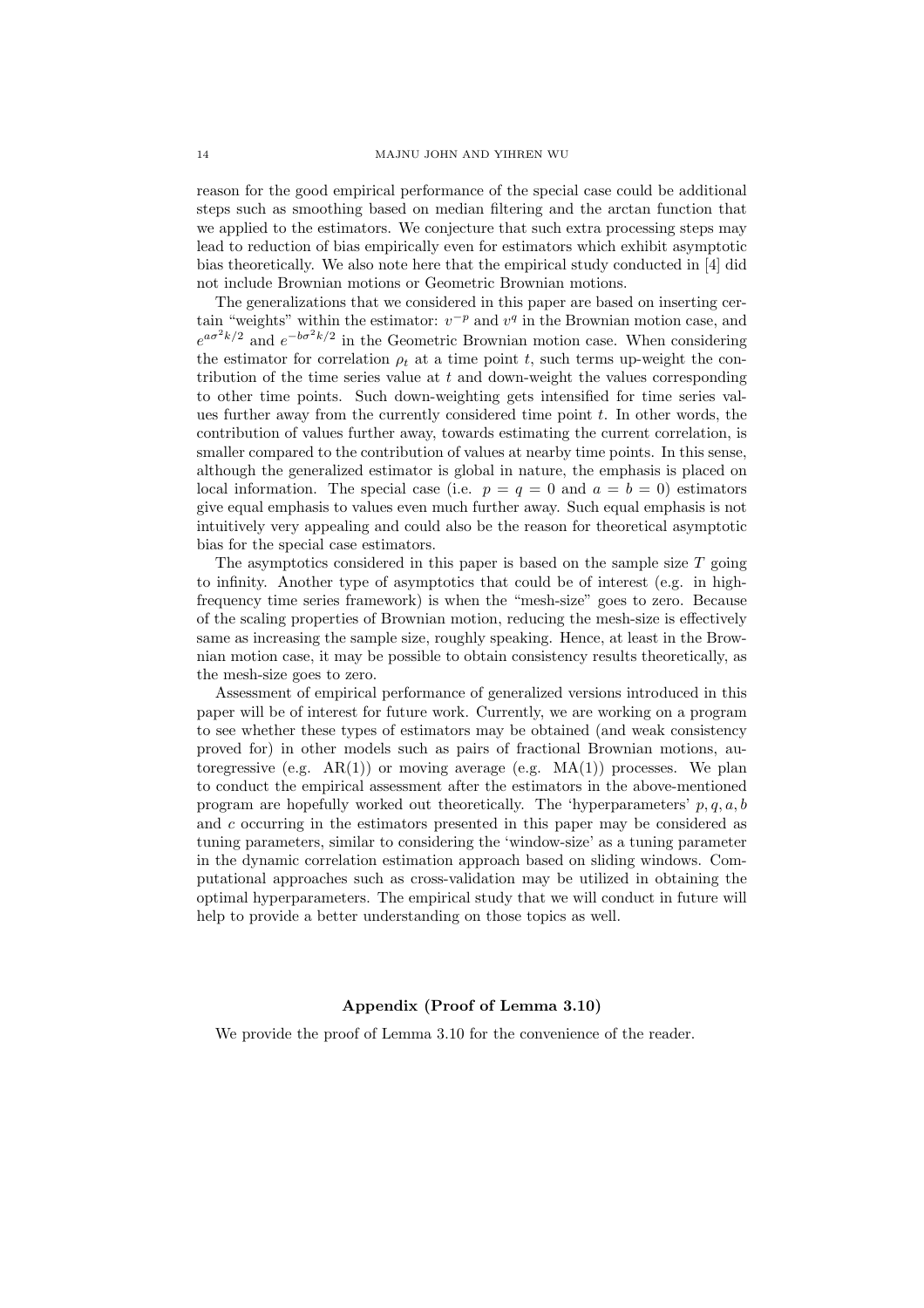Proof. Based on equation (2.2)

$$
\hat{\gamma}_t = \frac{1}{e^{c\sigma^2 T}} \sum_{k=1}^T \left\{ \left[ e^{\frac{-b\sigma^2 k}{2}} \left( e^{\sigma W_k} - e^{\frac{\sigma^2 k}{2}} \right) - e^{\frac{a\sigma^2 k}{2}} \left( e^{\sigma W_t} - e^{\frac{\sigma^2 t}{2}} \right) \right] \times \left[ e^{\frac{-b\sigma^2 k}{2}} \left( e^{\sigma U_k} - e^{\frac{\sigma^2 k}{2}} \right) - e^{\frac{a\sigma^2 k}{2}} \left( e^{\sigma U_t} - e^{\frac{\sigma^2 t}{2}} \right) \right] \right\}
$$
\n
$$
= G_1 - G_2 - G_3 + G_4,
$$

where

$$
G_1 = e^{-c\sigma^2 T} \sum_{k=1}^T \left[ e^{-b\sigma^2 k} \left( e^{\sigma W_k} - e^{\frac{\sigma^2 k}{2}} \right) \left( e^{\sigma U_k} - e^{\frac{\sigma^2 k}{2}} \right) \right],
$$
  
\n
$$
G_2 = e^{-c\sigma^2 T} \sum_{k=1}^T \left[ e^{(a-b)\sigma^2 k/2} \left( e^{\sigma W_k} - e^{\frac{\sigma^2 k}{2}} \right) \left( e^{\sigma U_t} - e^{\frac{\sigma^2 t}{2}} \right) \right],
$$
  
\n
$$
G_3 = e^{-c\sigma^2 T} \sum_{k=1}^T \left[ e^{(a-b)\sigma^2 k/2} \left( e^{\sigma W_t} - e^{\frac{\sigma^2 t}{2}} \right) \left( e^{\sigma U_t} - e^{\frac{\sigma^2 k}{2}} \right) \right],
$$
  
\n
$$
G_4 = e^{-c\sigma^2 T} \sum_{k=1}^T \left[ e^{a\sigma^2 k} \left( e^{\sigma W_t} - e^{\frac{\sigma^2 t}{2}} \right) \left( e^{\sigma U_t} - e^{\frac{\sigma^2 t}{2}} \right) \right].
$$

In order to show that  $\text{Var}(\hat{\gamma}_t) \to 0$ , it suffices to show that  $\mathbb{E}(\hat{\gamma}_t^2) \to 0$ .

$$
\hat{\gamma}_t^2 = [G_1^2 + G_2^2 + G_3^2 + G_4^2
$$
\n
$$
-2G_1G_2 - 2G_1G_3 + 2G_1G_4 + 2G_2G_3 - 2G_2G_4 - 2G_3G_4].
$$
\n(4.1)

We will show that the expectation of each of the 10 terms in the right-hand side of (4.1) converges to zero as  $T \to \infty$  for the range of a, b and c assumed in the statement of Lemma 3.10, thereby showing that  $\mathbb{E}(\hat{\gamma}_t^2) \to 0$ , as  $T \to \infty$ .

$$
G_{1}^{2} = e^{-2c\sigma^{2}T} \left\{ \sum_{k=1}^{T} \sum_{j=1}^{T} e^{-b\sigma^{2}(k+j)} e^{\sigma(W_{k}+U_{k}+W_{j}+U_{j})} - \sum_{k=1}^{T} \sum_{j=1}^{T} e^{-b\sigma^{2}(k+j)} e^{\frac{\sigma^{2}j}{2}} e^{\sigma(W_{k}+U_{k}+W_{j})} - \sum_{k=1}^{T} \sum_{j=1}^{T} e^{-b\sigma^{2}(k+j)} e^{\frac{\sigma^{2}j}{2}} e^{\sigma(W_{k}+U_{k}+U_{j})} + \sum_{k=1}^{T} \sum_{j=1}^{T} e^{-b\sigma^{2}(k+j)} e^{\frac{\sigma^{2}j}{2}} e^{\sigma(W_{k}+U_{k})} - \sum_{k=1}^{T} \sum_{j=1}^{T} e^{-b\sigma^{2}(k+j)} e^{\frac{\sigma^{2}k}{2}} e^{\sigma(W_{k}+W_{j}+U_{j})} + \sum_{k=1}^{T} \sum_{j=1}^{T} e^{-b\sigma^{2}(k+j)} e^{\frac{\sigma^{2}(k+j)}{2}} e^{\sigma(W_{k}+W_{j})} + \sum_{k=1}^{T} \sum_{j=1}^{T} e^{-b\sigma^{2}(k+j)} e^{\frac{\sigma^{2}(k+j)}{2}} e^{\sigma(W_{k}+U_{j})} - \sum_{k=1}^{T} \sum_{j=1}^{T} e^{-b\sigma^{2}(k+j)} e^{\frac{\sigma^{2}(k+j)}{2}} e^{\sigma(W_{k}+U_{j})}
$$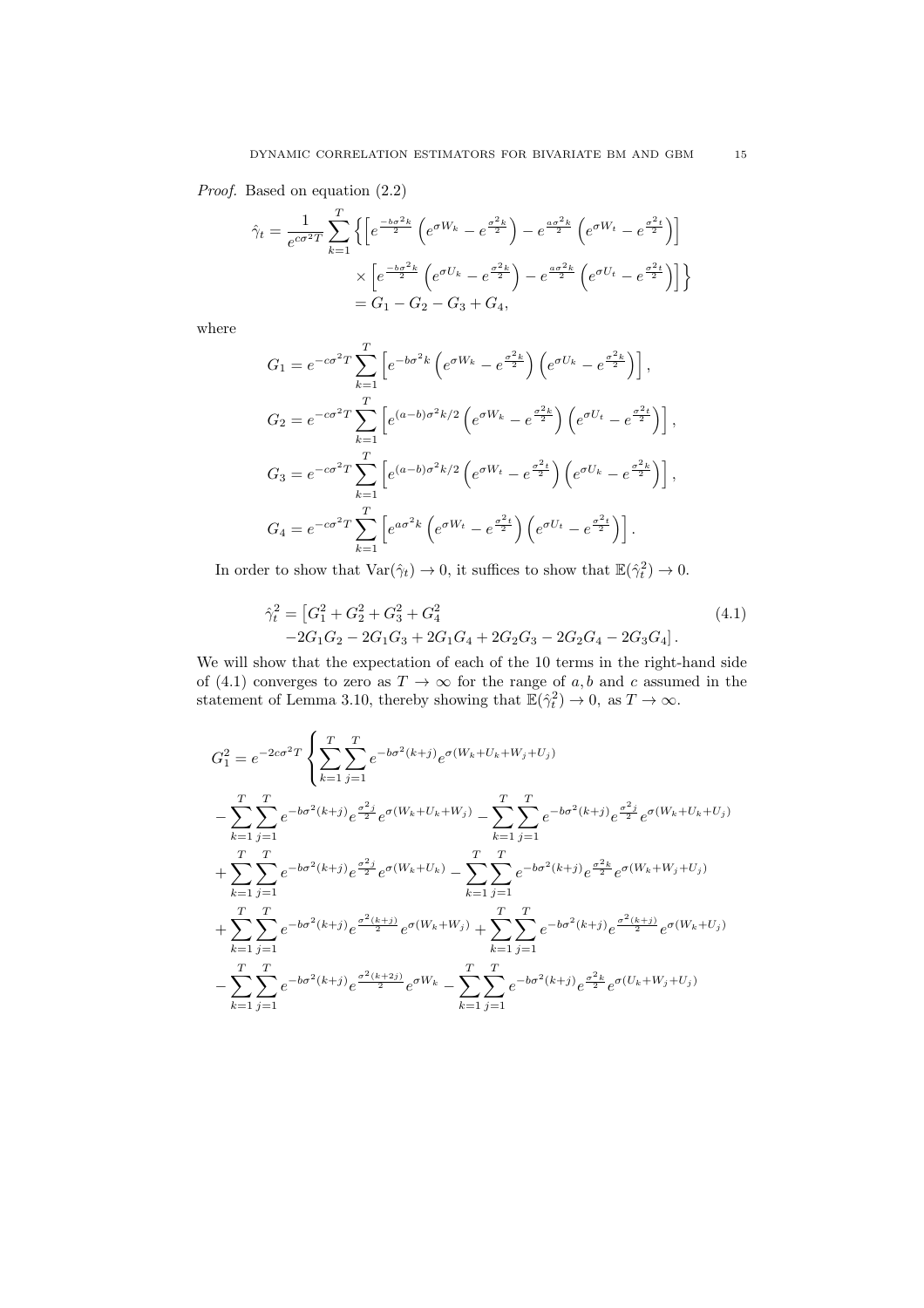$$
+\sum_{k=1}^{T} \sum_{j=1}^{T} e^{-b\sigma^{2}(k+j)} e^{\frac{\sigma^{2}(k+j)}{2}} e^{\sigma(U_{k}+W_{j})} + \sum_{k=1}^{T} \sum_{j=1}^{T} e^{-b\sigma^{2}(k+j)} e^{\frac{\sigma^{2}(k+j)}{2}} e^{\sigma(U_{k}+U_{j})}
$$
  
\n
$$
-\sum_{k=1}^{T} \sum_{j=1}^{T} e^{-b\sigma^{2}(k+j)} e^{\frac{\sigma^{2}(k+2j)}{2}} e^{\sigma U_{k}} + \sum_{k=1}^{T} \sum_{j=1}^{T} e^{-b\sigma^{2}(k+j)} e^{\sigma^{2}k} e^{\sigma(W_{j}+U_{j})}
$$
  
\n
$$
-\sum_{k=1}^{T} \sum_{j=1}^{T} e^{-b\sigma^{2}(k+j)} e^{\frac{\sigma^{2}(2k+j)}{2}} e^{\sigma W_{j}} - \sum_{k=1}^{T} \sum_{j=1}^{T} e^{-b\sigma^{2}(k+j)} e^{\frac{\sigma^{2}(2k+j)}{2}} e^{\sigma U_{j}}
$$
  
\n
$$
+\sum_{k=1}^{T} \sum_{j=1}^{T} e^{-b\sigma^{2}(k+j)} e^{\sigma^{2}(k+j)} \}
$$

We label the 16 terms in the right-hand side of the equation for  $G_1^2$  as  $G_1^2$  term1,  $G_1^2$  term2, ...,  $G_1^2$  term16, in the same order as they appear above, and we will show the expectation of each of these terms to converge to zero as  $T \to \infty$ . We start with the last term since it is the easiest.

$$
\mathbb{E}(G_1^2.\text{term16}) = e^{-2c\sigma^2 T} \sum_{k=1}^T \sum_{j=1}^T e^{-b\sigma^2(k+j)} e^{\sigma^2(k+j)}
$$

$$
= e^{-2c\sigma^2 T} e^{2(1-b)\sigma^2} \left[ \frac{1 - e^{(1-b)\sigma^2 T}}{1 - e^{(1-b)\sigma^2}} \right]^2
$$

$$
\to 0 \text{ as } T \to \infty, \text{ if } c > 0 \text{ and } b > 1.
$$

Next we show that the expectation of  $G_1^2$  term8 converges to zero. The same proof holds for the terms  $G_1^2$  term12,  $G_1^2$  term14 and  $G_1^2$  term15 also.

$$
\mathbb{E}(G_1^2.\text{terms}) = e^{-2c\sigma^2 T} \sum_{k=1}^T \sum_{j=1}^T e^{-b\sigma^2(k+j)} e^{\frac{\sigma^2(k+2j)}{2}} \mathbb{E}(e^{\sigma(W_k)})
$$
  
=  $e^{-2c\sigma^2 T} \sum_{k=1}^T \sum_{j=1}^T e^{(1-b)\sigma^2(k+j)}$   
=  $e^{-2c\sigma^2 T} e^{2(1-b)\sigma^2} \left[ \frac{1 - e^{2(1-b)\sigma^2 T}}{1 - e^{2(1-b)\sigma^2}} \right]^2$   
 $\rightarrow 0 \text{ as } T \rightarrow \infty, \text{ if } c > 0 \text{ and } b > 1.$ 

We will use the following inequality frequently in the remaining parts of the proof of Lemma 3.10.

$$
\mathbb{E}(e^{\sigma|W_t|}) \le 2e^{\sigma^2 t/2}.\tag{4.2}
$$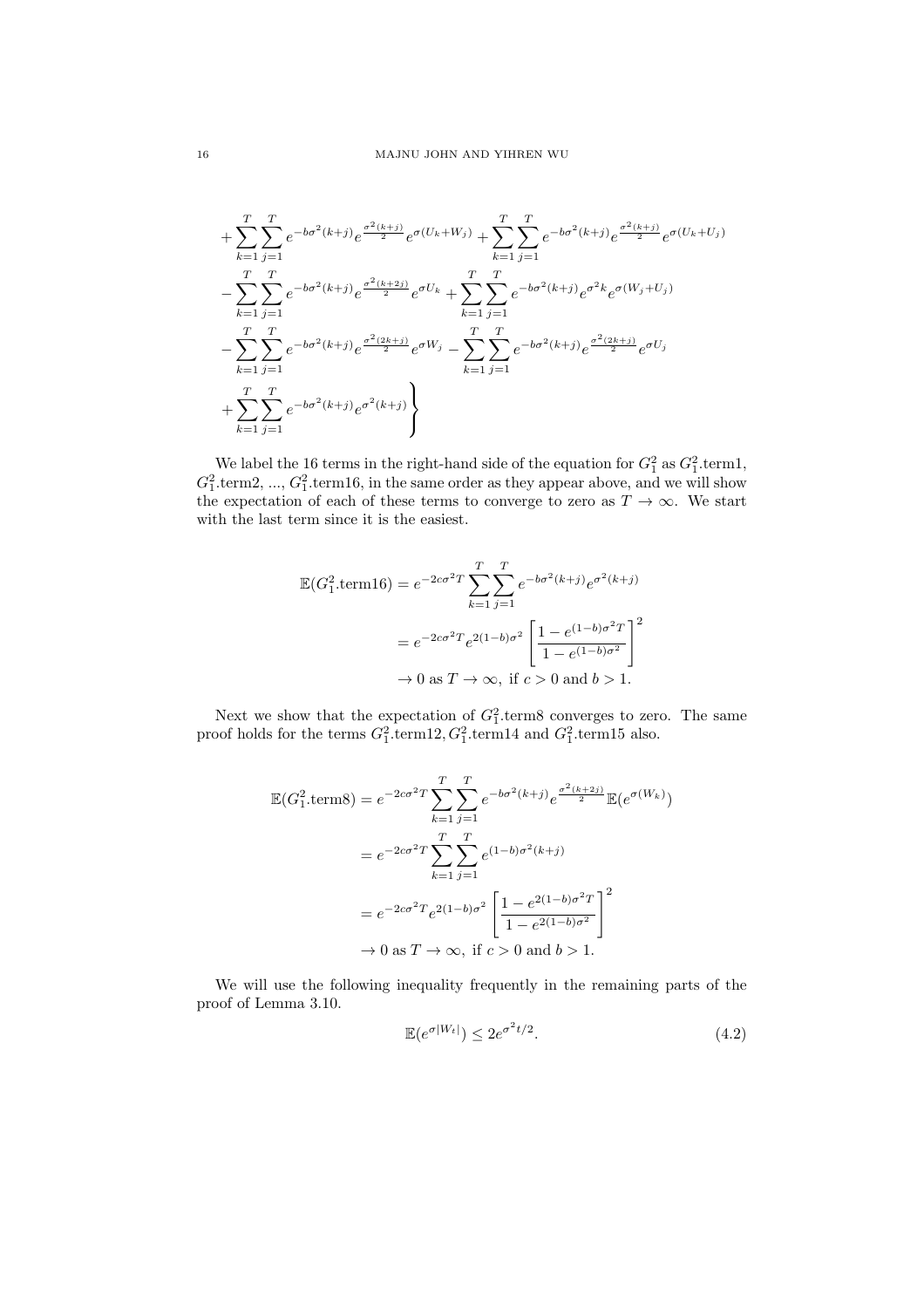The inequality in (4.2) can be obtained by direct calculation as follows.

$$
\mathbb{E}(e^{\sigma|W_t|}) = \frac{1}{\sqrt{2\pi t}} \left\{ \int_0^{\infty} e^{(\sigma x - x^2/2t)} dx + \int_{-\infty}^0 e^{-(\sigma x + x^2/2t)} dx \right\}
$$
  
=  $2e^{\sigma^2 t/2} \left( \frac{1}{\sqrt{2\pi t}} \int_0^{\infty} e^{-(x - t\sigma)^2/2t} dx \right)$   
=  $2e^{\sigma^2 t/2} (1 - \Phi(-\sigma\sqrt{t})) \le 2e^{\sigma^2 t/2},$ 

where Φ denotes the standard normal distribution function.

Recall that we may write  $W_k = \rho_k U_k + \sqrt{1 - \rho_k^2} M_k^{(1)}$  $k^{(1)}$ , where  $M_k^{(1)}$  $\kappa^{(1)}$  is a Brownian motion process independent of  $U_k$ . With this, we have

$$
W_k + U_k = (1 + \rho_k)U_k + \sqrt{1 - \rho_k^2}M_k^{(1)} \le 2|U_k| + |M_k^{(1)}|
$$
  
\n
$$
\mathbb{E}(e^{\sigma(W_k + U_k)}) \le Ce^{2\sigma^2 k}e^{\sigma^2 k/2} = Ce^{5\sigma^2 k/2}
$$
  
\n
$$
\mathbb{E}(G_1^2.\text{term4}) \le Ce^{-2c\sigma^2 T} \sum_{k=1}^T \sum_{j=1}^T e^{-b\sigma^2 (k+j)}e^{\frac{\sigma^2 j}{2}}e^{\frac{5\sigma^2 k}{2}}
$$
  
\n
$$
= Ce^{-2c\sigma^2 T}e^{(3.5-b)\sigma^2} \left[\frac{1 - e^{(1-b)\sigma^2 T}}{1 - e^{(1-b)\sigma^2}}\right] \left[\frac{1 - e^{(2.5-b)\sigma^2 T}}{1 - e^{(2.5-b)\sigma^2}}\right]
$$
  
\n
$$
\to 0 \text{ as } T \to \infty, \text{ if } c > 0 \text{ and } b > 2.5.
$$

Here and below C denotes a generic positive finite constant  $(0 < C < \infty)$ . The same type of calculation for  $\mathbb{E}(G_1^2.\text{term13})$  also.

When  $k \geq j$ ,

$$
\mathbb{E}(e^{W_k+U_j}) = \mathbb{E}(e^{\sigma[\rho_k U_k+U_j+\sqrt{1-\rho_k^2}M_k^{(1)}]}) \leq \mathbb{E}(e^{\sigma[|U_k|+|U_j|+|M_k^{(1)}|]})
$$
  
\n
$$
= \mathbb{E}(e^{\sigma[|U_k|+|U_j|]})\mathbb{E}(e^{\sigma[|M_k^{(1)}|]}) \leq \mathbb{E}(e^{\sigma[|U_k-U_j|]})\mathbb{E}(e^{2\sigma|U_j|})\mathbb{E}(e^{\sigma[|M_k^{(1)}|]})
$$
  
\n
$$
\leq Ce^{\frac{\sigma^2}{2}(k-j)}e^{2\sigma^2j}e^{\frac{\sigma^2}{2}k} \leq Ce^{\frac{3\sigma^2}{2}(k+j)}.
$$

Because of the symmetry in the upper bound, the above inequality holds for  $k \leq j$ as well. Hence

$$
\mathbb{E}(G_1^2.\text{term7}) \le e^{-2c\sigma^2 T} \sum_{k=1}^T \sum_{j=1}^T e^{-b\sigma^2(k+j) + \frac{\sigma^2}{2}\sigma^2(k+j) + \frac{3\sigma^2}{2}\sigma^2(k+j)}
$$
\n
$$
= e^{-2c\sigma^2 T} \sum_{k=1}^T \sum_{j=1}^T e^{(2-b)\sigma^2(k+j)}
$$
\n
$$
= e^{-2c\sigma^2 T} e^{2(2-b)\sigma^2} \left[ \frac{1 - e^{(2-b)\sigma^2 T}}{1 - e^{(2-b)\sigma^2}} \right]^2
$$
\n
$$
\to 0 \text{ as } T \to \infty, \text{ if } c > 0 \text{ and } b > 2.
$$

A similar calculation holds for  $\mathbb{E}(G_1^2.\text{term}10)$  also.

$$
\mathbb{E}(e^{\sigma(U_k+U_j)}) = \mathbb{E}(e^{\sigma(U_k-U_j)})\mathbb{E}(e^{2\sigma U_j}) = e^{\frac{\sigma^2}{2}(k-j)}e^{2\sigma^2j} \leq e^{\frac{3\sigma^2}{2}(k+j)},
$$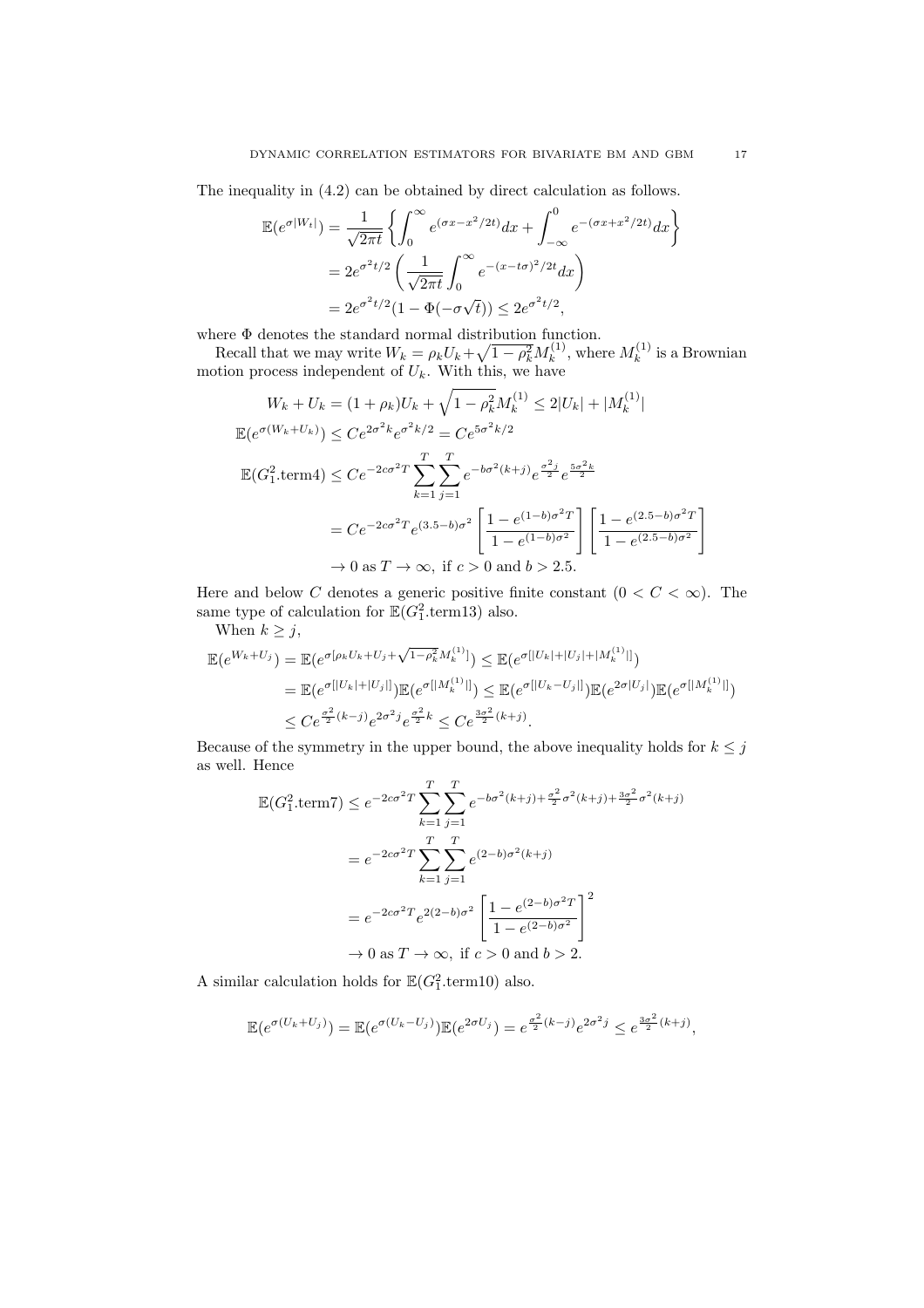when  $k \geq j$ , but the same holds true for  $k \leq j$  also because of symmetry. Hence

$$
\mathbb{E}(G_1^2.\text{term11}) = e^{-2c\sigma^2 T} \sum_{k=1}^T \sum_{j=1}^T e^{-b\sigma^2(k+j)} e^{\frac{\sigma^2}{2}(k+j)} \mathbb{E}(e^{\sigma(U_k+U_j)})
$$
  
\n
$$
\leq e^{-2c\sigma^2 T} \sum_{k=1}^T \sum_{j=1}^T e^{-b\sigma^2(k+j)} e^{2\sigma^2(k+j)}
$$
  
\n
$$
= e^{-2c\sigma^2 T} e^{2(2-b)\sigma^2} \left[ \frac{1 - e^{(2-b)\sigma^2 T}}{1 - e^{(2-b)\sigma^2}} \right]^2
$$
  
\n
$$
\to 0 \text{ as } T \to \infty, \text{ if } c > 0 \text{ and } b > 2.
$$

Same calculation works for  $G_1^2$  term6 also. So far, we have shown convergence to zero of the expectation the terms  $4,6,7,8,10,11,12,13,14,15$  and 16 of  $G_1^2$ . It remains to show the convergence for terms 1,2,3,5 and 9. The calculations for terms 2,3,5 and 9 are similar. So, we will exhibit just the calculation for  $G_1^2$  term5 and then for  $G_1^2$  term1.

$$
W_k + W_j + U_j = [\rho_k U_k + \sqrt{1 - \rho_k^2} M_k^{(1)}] + [(1 + \rho_j)U_j + \sqrt{1 - \rho_j^2} M_j^{(1)}]
$$
  
\n
$$
\leq |U_k| + |M_k^{(1)}| + 2|U_j| + |M_j^{(1)}|
$$
  
\n
$$
\leq |U_k - U_j| + 3|U_j| + |M_k^{(1)} - M_j^{(1)}| + 2|M_j^{(1)}| \text{ when } k \geq j.
$$

$$
\mathbb{E}(e^{\sigma(W_k + W_j + U_j)}) \leq \mathbb{E}(e^{\sigma|U_k - U_j|}) \mathbb{E}(e^{3\sigma|U_j|}) \mathbb{E}(e^{\sigma|M_k^{(1)} - M_j^{(1)}|}) \mathbb{E}(e^{2\sigma|M_j^{(1)}|})
$$
  

$$
\leq C e^{\frac{\sigma^2}{2}(k-j)} e^{\frac{9\sigma^2}{2}j} e^{\frac{\sigma^2}{2}(k-j)} e^{2\sigma^2 j} = C e^{\sigma^2 k} e^{\frac{11\sigma^2}{2}j} \leq C e^{\frac{11\sigma^2}{2}(k+j)}.
$$

We will get the same upper bound for  $k \leq j$  also because of symmetry. Hence,

$$
\mathbb{E}(G_1^2.\text{term5}) \le Ce^{-2c\sigma^2 T} \sum_{k=1}^T \sum_{j=1}^T e^{-b\sigma^2(k+j)} e^{\frac{\sigma^2}{2}k} e^{\frac{11\sigma^2}{2}(k+j)}
$$

$$
= Ce^{-2c\sigma^2 T} e^{(11.5-2b)\sigma^2} \left[ \frac{1 - e^{(5.5-b)\sigma^2 T}}{1 - e^{(5.5-b)\sigma^2}} \right] \left[ \frac{1 - e^{(6.5-b)\sigma^2 T}}{1 - e^{(6.5-b)\sigma^2}} \right]
$$

$$
\to 0 \text{ as } T \to \infty, \text{ if } c > 0 \text{ and } b > 6.5.
$$

As mentioned above, the calculations for  $G_1^2$  terms 2,3 and 9 are similar to that of term 5. Thus, it remains to show the calculation for  $G_1^2$  term1 to complete the proof for  $G_1^2$ .

$$
W_k + U_k + W_j + U_j = [(1 + \rho_k)U_k + \sqrt{1 - \rho_k^2}M_k^{(1)}] + [(1 + \rho_j)U_j + \sqrt{1 - \rho_j^2}M_j^{(1)}] \leq 2|U_k| + |M_k^{(1)}| + 2|U_j| + |M_j^{(1)}| \leq 2|U_k - U_j| + 4|U_j| + |M_k^{(1)} - M_j^{(1)}| + 2|M_j^{(1)}|.
$$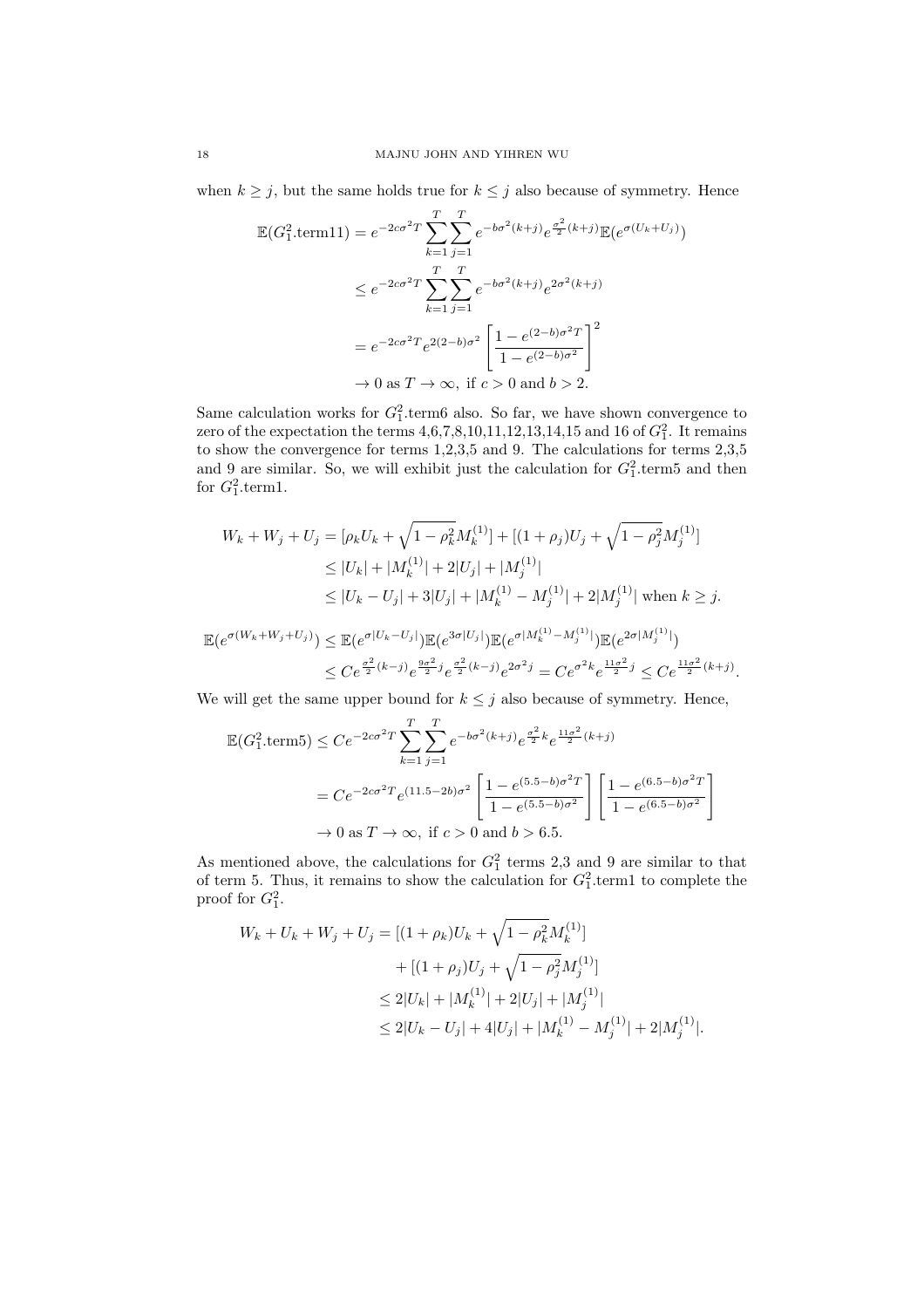$$
\mathbb{E}(e^{\sigma(W_k+U_k+W_j+U_j)}) \le Ce^{2\sigma^2(k-j)}e^{8\sigma^2j}e^{\frac{\sigma^2}{2}(k-j)}e^{2\sigma^2j} \le Ce^{\frac{15\sigma^2}{2}(k+j)}.
$$

The above inequality was obtained assuming  $k \geq j$  but the same upper bounds holds for  $k \leq j$  as well. Hence

$$
\mathbb{E}(G_1^2.\text{term1}) \le e^{-2c\sigma^2 T} \sum_{k=1}^T \sum_{j=1}^T e^{(7.5-b)\sigma^2(k+j)}
$$

$$
= e^{-2c\sigma^2 T} e^{(7.5-b)\sigma^2} \left[ \frac{1 - e^{(7.5-b)\sigma^2 T}}{1 - e^{(7.5-b)\sigma^2}} \right]^2
$$

$$
\to 0 \text{ as } T \to \infty, \text{ if } c > 0 \text{ and } b > 7.5.
$$

Putting all the calculations together for the 16 terms involved in  $G_1^2$ , we see that

$$
\mathbb{E}(G_1^2) \to 0 \text{ as } T \to \infty, \text{ if } c > 0 \text{ and } b > 7.5.
$$

Now we move onto the calculations for  $G_2^2$ ,  $G_3^2$  and  $G_4^2$ . We will do the calculation for  $G_4^2$  first as it is relatively easy. Also, since  $\mathbb{E}(G_2^2) = \mathbb{E}(G_3^2)$ , we will exhibit only the calculation for  $\mathbb{E}(G_2^2)$ .

$$
\mathbb{E}(G_4^2) \le e^{-2c\sigma^2 T} \sum_{k=1}^T \sum_{j=1}^T e^{a\sigma^2(k+j)} \mathbb{E}\left\{ (e^{\sigma W_t - e^{\sigma^2 t/2}})^2 (e^{\sigma U_t - e^{\sigma^2 t/2}})^2 \right\}
$$
  
\n
$$
\le C e^{-2c\sigma^2 T} \sum_{k=1}^T \sum_{j=1}^T e^{a\sigma^2(k+j)}
$$
  
\n
$$
= C \left[ \frac{e^{a\sigma^2}}{1 - e^{a\sigma^2}} \right]^2 \left[ e^{-c\sigma^2 T} - e^{(a-c)\sigma^2 T} \right]^2
$$
  
\n
$$
\to 0 \text{ as } T \to \infty, \text{ if } c > \max\{a, 0\}.
$$

$$
G_2^2 = e^{-2c\sigma^2 T} \sum_{k=1}^T \sum_{j=1}^T e^{(a-b)\frac{\sigma^2}{2}(k+j)} \left\{ e^{\sigma(W_k + W_j + 2U_t)} - 2e^{\frac{\sigma^2}{2}t} e^{\sigma(W_k + W_j + U_t)} \right.+ e^{\sigma^2 t} e^{\sigma(W_k + W_j)} - e^{\frac{\sigma^2}{2}j} e^{\sigma(W_k + 2U_t)} + 2e^{\frac{\sigma^2}{2}(j+t)} e^{\sigma(W_k + U_t)} - e^{\sigma^2 t} e^{\frac{\sigma^2}{2}j} e^{\sigma W_k} - e^{\frac{\sigma^2}{2}k} e^{\sigma(W_j + 2U_t)} + 2e^{\frac{\sigma^2}{2}(k+t)} e^{\sigma(W_j + U_t)} - e^{\sigma^2 t} e^{\frac{\sigma^2}{2}k} e^{\sigma W_j} + e^{\frac{\sigma^2}{2}(k+j)} (e^{\sigma U_t} - e^{\sigma^2 t/2})^2 \right\}
$$

$$
\mathbb{E}(G_2^2.(\text{last term})) = e^{-2c\sigma^2 T} \sum_{k=1}^T \sum_{j=1}^T e^{(a-b)\frac{\sigma^2}{2}(k+j)} e^{\frac{\sigma^2}{2}(k+j)} \mathbb{E}(e^{\sigma U_t} - e^{\sigma^2 t/2})^2
$$
  

$$
\leq C e^{-2c\sigma^2 T} \sum_{k=1}^T \sum_{j=1}^T e^{(a-b)\frac{\sigma^2}{2}(k+j)} e^{\frac{\sigma^2}{2}(k+j)}
$$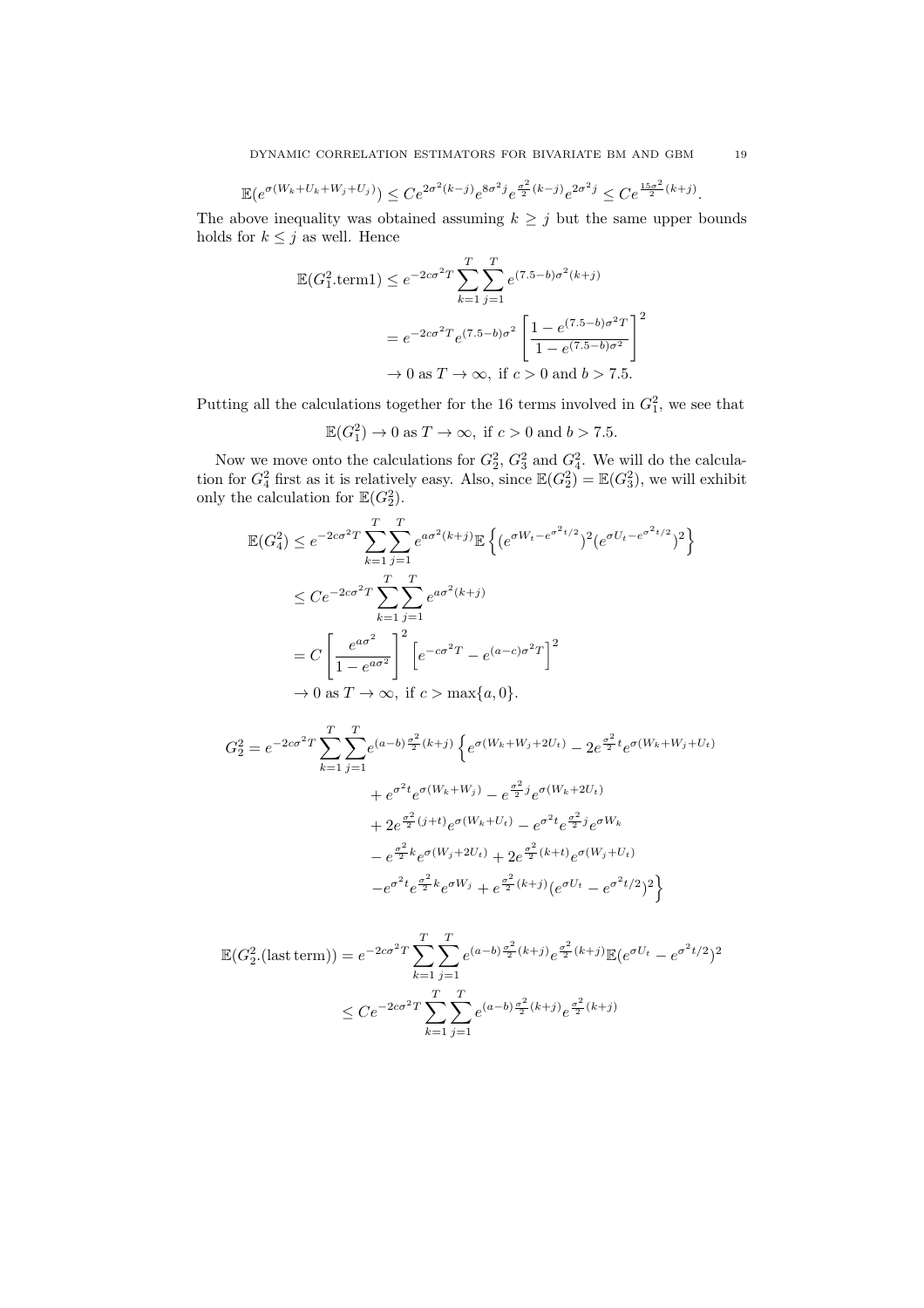$$
=Ce^{-2c\sigma^2T}e^{(a-b+1)\sigma^2}\left[\frac{1-e^{(a-b+1)\frac{\sigma^2}{2}T}}{1-e^{(a-b+1)\frac{\sigma^2}{2}}}\right]^2
$$
  
\n $\rightarrow 0$ , as  $T \rightarrow \infty$ , if  $c > 0$  and  $b > a + 1$ .

Same proof holds for  $G_2^2$  term3,  $G_2^2$  term6 and  $G_2^2$  term9. For  $G_2^2$  term4, we start by noting that

$$
W_k + 2U_t \le |U_k| + |M_k^{(1)}| + 2|U_t| \le |U_k - U_t| + 3|U_t| + |M_k^{(1)}|.
$$
  

$$
\mathbb{E}(e^{\sigma(W_k + 2U_t)}) \le C e^{\frac{\sigma^2}{2}(k-t)} e^{\frac{9\sigma^2}{2}t} e^{\frac{\sigma^2}{2}k} \le C e^{\sigma^2 k}, \text{ when } k \ge t,
$$
  

$$
W_k + 2U_t \le 2|U_t - U_k| + 3|U_k| + |M_k^{(1)}|,
$$
  

$$
\mathbb{E}(e^{\sigma(W_k + 2U_t)}) \le C e^{2\sigma^2(t-k)} e^{\frac{9\sigma^2}{2}k} e^{\frac{\sigma^2}{2}k} \le C e^{3\sigma^2 k}, \text{ when } k \le t.
$$

Combining both cases,  $k \geq t$  and  $k \leq t$ , we get  $\mathbb{E}(e^{\sigma(W_k + 2U_t)}) \leq Ce^{3\sigma^2 k}$ . Hence

$$
\mathbb{E}(G_2^2.\text{term4}) \le e^{-2c\sigma^2 T} \sum_{k=1}^T \sum_{j=1}^T e^{(a-b)\frac{\sigma^2}{2}(k+j)} e^{\frac{\sigma^2}{2}j} e^{3\sigma^2 k}
$$
\n
$$
\le e^{-2c\sigma^2 T} \sum_{k=1}^T \sum_{j=1}^T e^{(6+a-b)\frac{\sigma^2}{2}(k+j)}
$$
\n
$$
\le e^{-2c\sigma^2 T} e^{(6+a-b)\sigma^2} \left[ \frac{1 - e^{(6+a-b)\frac{\sigma^2}{2}T}}{1 - e^{(6+a-b)\frac{\sigma^2}{2}}} \right]^2
$$
\n
$$
\to 0, \text{ as } T \to \infty, \text{ if } c > 0 \text{ and } b > a + 6.
$$

Same type of calculations as above works for  $\mathbb{E}(G_2^2.\text{term7})$  also.

For  $G_2^2$  term5, when  $k \ge t$ ,  $W_k + U_t \le |U_k - U_t| + 2|U_t| + |M_k^{(1)}|$  $\binom{[1]}{k}$ , so that

$$
\mathbb{E}(e^{\sigma(W_k+U_t)}) \le C \exp\{\frac{\sigma^2}{2}[(k-t)+4t+k]\} \le Ce^{\sigma^2 k}
$$

and when  $k \leq t$ ,  $W_k + U_t \leq |U_t - U_k| + 2|U_k| + |M_k^{(1)}|$  $\binom{[1]}{k}$ , so that

$$
\mathbb{E}(e^{\sigma(W_k+U_t)}) \le C \exp\{\frac{\sigma^2}{2}[(t-k)+4k+k]\} \le Ce^{\sigma^2k}.
$$

Thus for any  $t, k, \mathbb{E}(e^{\sigma(W_k+U_t)}) \leq Ce^{\sigma^2 k}$ . Hence

$$
\mathbb{E}(G_2^2.\text{term5}) \le e^{-2c\sigma^2 T} \sum_{k=1}^T \sum_{j=1}^T e^{(a-b)\frac{\sigma^2}{2}(k+j)} e^{\frac{\sigma^2}{2}j} e^{2\sigma^2 k}
$$
\n
$$
\le C e^{-2c\sigma^2 T} e^{(4+a-b)\sigma^2} \left[ \frac{1 - e^{(4+a-b)\sigma^2 T/2}}{1 - e^{(4+a-b)\sigma^2/2}} \right]^2
$$
\n
$$
\to 0, \text{ as } T \to \infty, \text{ if } c > 0 \text{ and } b > a + 4.
$$

Same type of calculations as above works for  $\mathbb{E}(G_2^2.\text{term8})$  also.

For  $G_2^2$  term2, we consider four cases:  $\{k \ge t, j \ge t\}$ ,  $\{k \ge t, j \le t\}$ ,  $\{k \le t, j \ge t\}$  $t\}$  and  $\{\bar{k} \leq t, j \leq t\}.$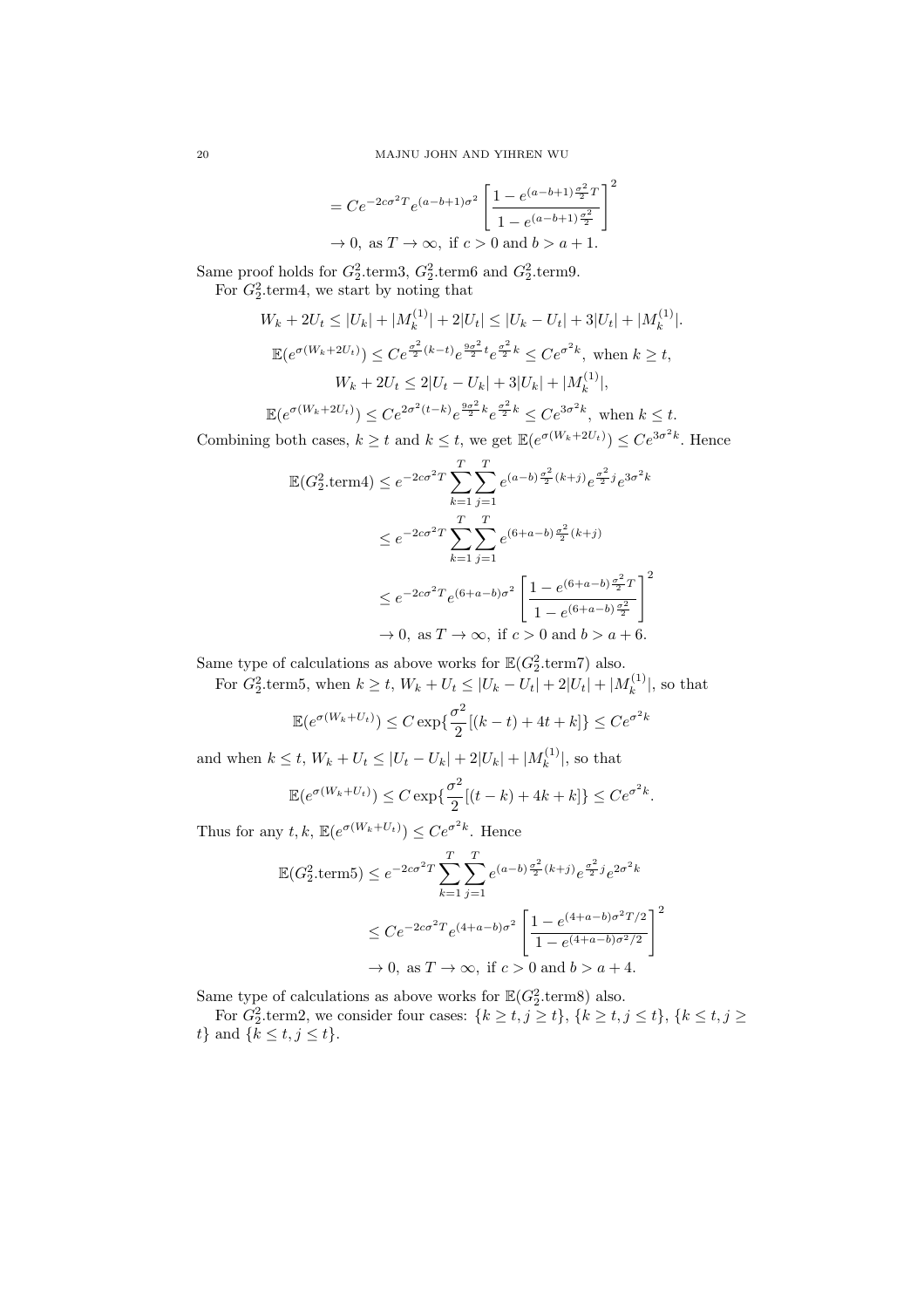Case 1a:  ${k \ge j \ge t}.$ 

$$
W_k + W_j + U_t \le |U_k| + |M_k^{(1)}| + |U_j| + |M_j^{(1)}| + |U_t|
$$
  
\n
$$
\le |U_k - U_j| + 2|U_j| + |U_t| + |M_k^{(1)} - M_j^{(1)}| + 2|M_j|
$$
  
\n
$$
\le |U_k - U_j| + 2|U_j - U_t| + 3|U_t| + |M_k^{(1)} - M_j^{(1)}| + 2|M_j|,
$$

 $\mathbb{E}(e^{\sigma(W_k+W_j+U_t)}) \leq C \exp\{\frac{\sigma^2}{2}\}$  $\frac{\sigma}{2}[(k-j)+4(j-t)+9t+(k-j)+4j]\} \leq Ce^{\sigma^2(k+3j)}.$ 

<u>Case 1b</u>:  $\{j \ge k \ge t\}$ . The result for this case can be obtained by interchanging  $k$  and  $j$  in the result for Case 1a.

$$
\mathbb{E}(e^{\sigma(W_k + W_j + U_t)}) \le Ce^{\sigma^2(3k+j)}.
$$

Case 2:  ${k \ge t \ge j}.$ 

$$
W_k + W_j + U_t \le |U_k - U_t| + 2|U_t| + |U_j| + |M_k^{(1)} - M_t^{(1)}| + |M_t^{(1)}| + |M_j^{(1)}|
$$
  
\n
$$
\le |U_k - U_t| + 2|U_t - U_j| + 3|U_j| + |M_k^{(1)} - M_t^{(1)}|
$$
  
\n
$$
+ |M_t^{(1)} - M_j^{(1)}| + 2|M_j^{(1)}|,
$$

$$
\mathbb{E}(e^{\sigma(W_k + W_j + U_t)}) \le C \exp\{\frac{\sigma^2}{2}[(k-t) + 4(t-j) + 9j + (k-t) + (t-j) + 4j]\}
$$
  
 
$$
\le C e^{\sigma^2(k+4j)}.
$$
 (4.3)

<u>Case 3</u>:  $\{j \ge t \ge k\}$ . The result for this case can be obtained by interchanging  $k$  and  $j$  in the result for Case 2.

$$
\mathbb{E}(e^{\sigma(W_k + W_j + U_t)}) \le Ce^{\sigma^2(4k+j)}.
$$

Case  $4a: \{k \leq j \leq t\}.$ 

$$
W_k + W_j + U_t \le 3|U_k| + 2|M_k^{(1)}| + 2|U_j - U_k| + |M_j^{(1)} - M_k^{(1)}| + |U_t - U_j|.
$$

$$
\mathbb{E}(e^{\sigma(W_k + W_j + U_t)}) \le C \exp\{\frac{\sigma^2}{2}[9k + 4k + 4(j - k) + (j - k) + (t - j)]\} \le Ce^{\sigma^2(4k + 2j)}.
$$

<u>Case 4b</u>:  $\{j \leq k \leq t\}$ . By interchanging k and j in the result for Case 4a, we get

$$
\mathbb{E}(e^{\sigma(W_k + W_j + U_t)}) \le Ce^{\sigma^2(2k+4j)}.
$$

For all cases combined we see that

$$
\mathbb{E}(e^{\sigma(W_k + W_j + U_t)}) \le Ce^{4\sigma^2(k+j)}.
$$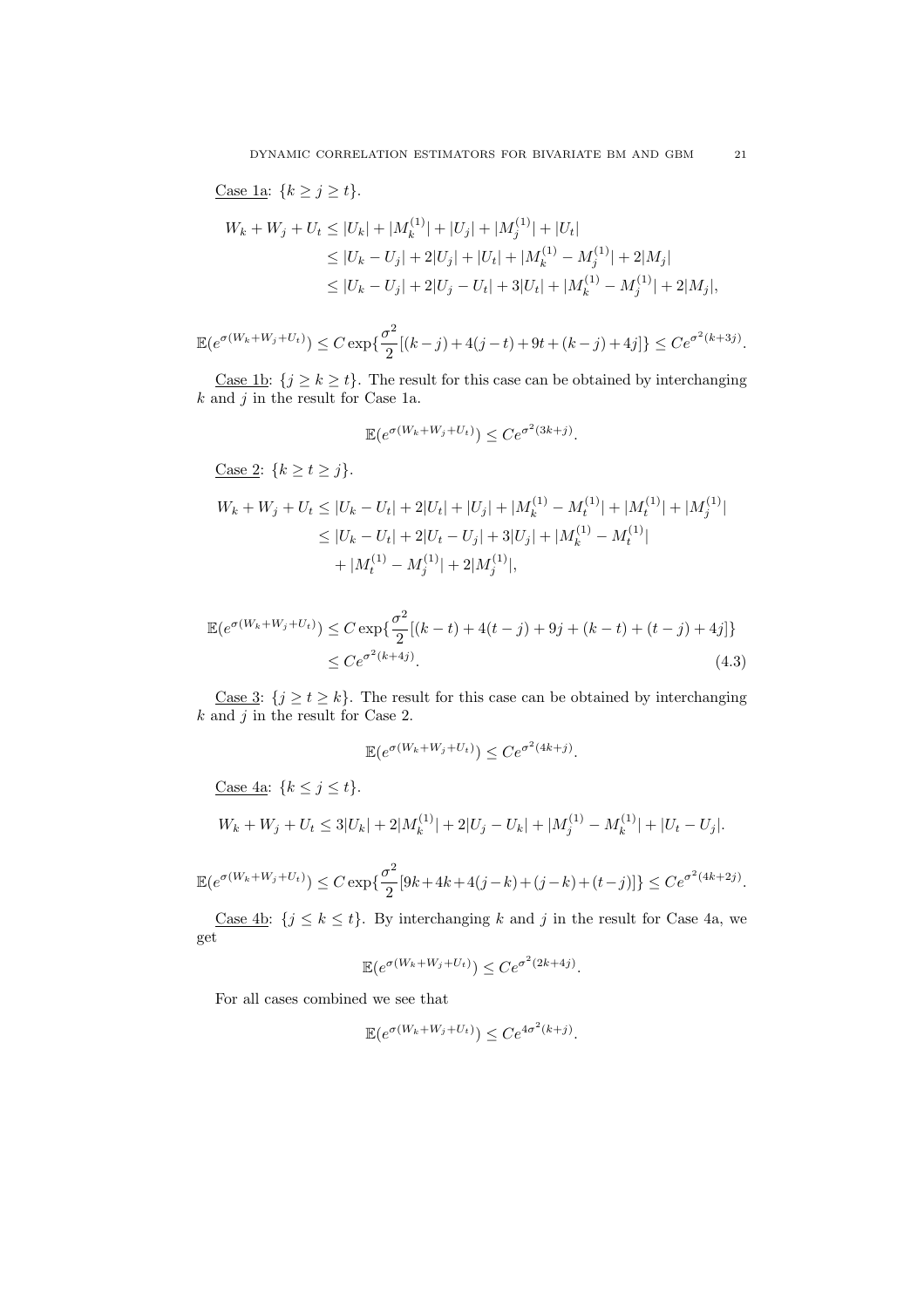Hence

$$
\mathbb{E}(G_2^2.\text{term2}) \le e^{-2c\sigma^2 T} \sum_{k=1}^T \sum_{j=1}^T e^{(a-b)\frac{\sigma^2}{2}(k+j)} e^{4\sigma^2(k+j)}
$$
\n
$$
\le C e^{-2c\sigma^2 T} e^{(8+a-b)\sigma^2} \left[ \frac{1 - e^{(8+a-b)\sigma^2 T/2}}{1 - e^{(8+a-b)\sigma^2/2}} \right]^2
$$
\n
$$
\to 0, \text{ as } T
$$
\n
$$
\to \infty, \text{ if } c > 0 \text{ and } b > a + 8.
$$

For  $G_2^2$  term1 also we again deal with four cases. Case 1a:  ${k \ge j \ge t}.$ 

$$
W_k + W_j + 2U_t \le |U_k| + |M_k^{(1)}| + |U_j| + |M_j^{(1)}| + 2|U_t|
$$
  
\n
$$
\le |U_k - U_j| + 2|U_j| + 2|U_t| + |M_k^{(1)} - M_j^{(1)}| + 2|M_j|
$$
  
\n
$$
\le |U_k - U_j| + 2|U_j - U_t| + 4|U_t| + |M_k^{(1)} - M_j^{(1)}| + 2|M_j|,
$$

 $\mathbb{E}(e^{\sigma(W_k+W_j+2U_t)}) \leq C \exp\{\frac{\sigma^2}{2}\}$  $\frac{\sigma^2}{2}[(k-j)+4(j-t)+16t+(k-j)+4j]$ }  $\leq Ce^{\frac{\sigma^2}{2}(2k+6j)}$ . <u>Case 1b</u>:  $\{j \ge k \ge t\}$ . By interchanging k and j in the result for Case 1a, we get

$$
\mathbb{E}(e^{\sigma(W_k+W_j+2U_t)}) \le Ce^{\frac{\sigma^2}{2}(6k+2j)}.
$$

Case 2:  ${k \ge t, j \le t}.$ 

 $W_k + W_j + 2U_t \leq |U_k - U_t| + 3|U_t - U_j| + 4|U_j| + |M^{(1)}_k - M^{(1)}_t| + |M^{(1)}_t - M^{(1)}_j| + 2|M^{(1)}_j|$  $\mathbb{E}(e^{\sigma(W_k+W_j+2U_t)}) \leq Ce^{\frac{\sigma^2}{2}(2k+10j)}.$ 

Case 3:  $\{k \le t, j \ge t\}$ . By interchanging k and j in Case 2, we get,

$$
\mathbb{E}(e^{\sigma(W_k + W_j + 2U_t)}) \le Ce^{\frac{\sigma^2}{2}(10k + 2j)}.
$$

Case 4a:  ${k \leq j \leq t}.$ 

$$
W_k + W_j + 2U_t \le 2|U_t - U_j| + 3|U_j - U_k| + 4|U_k| + |M_j^{(1)} - M_k^{(1)}| + 2|M_k^{(1)}|
$$
  

$$
\mathbb{E}(e^{\sigma(W_k + W_j + 2U_t)}) \le Ce^{\frac{\sigma^2}{2}(10k + 6j)}.
$$

Case 4b:

$$
\mathbb{E}(e^{\sigma(W_k+W_j+2U_t)}) \le Ce^{\frac{\sigma^2}{2}(6k+10j)}.
$$

Combining all cases,

$$
\mathbb{E}(G_2^2 \text{.term1}) \le e^{-2c\sigma^2 T} \sum_{k=1}^T \sum_{j=1}^T e^{(a-b)\frac{\sigma^2}{2}(k+j)} e^{5\sigma^2(k+j)}
$$
  

$$
\le C e^{-2c\sigma^2 T} e^{(10+a-b)\sigma^2} \left[ \frac{1 - e^{(10+a-b)\sigma^2 T/2}}{1 - e^{(10+a-b)\sigma^2/2}} \right]^2
$$
  

$$
\to 0, \text{ as } T \to \infty, \text{ if } c > 0 \text{ and } b > a + 10.
$$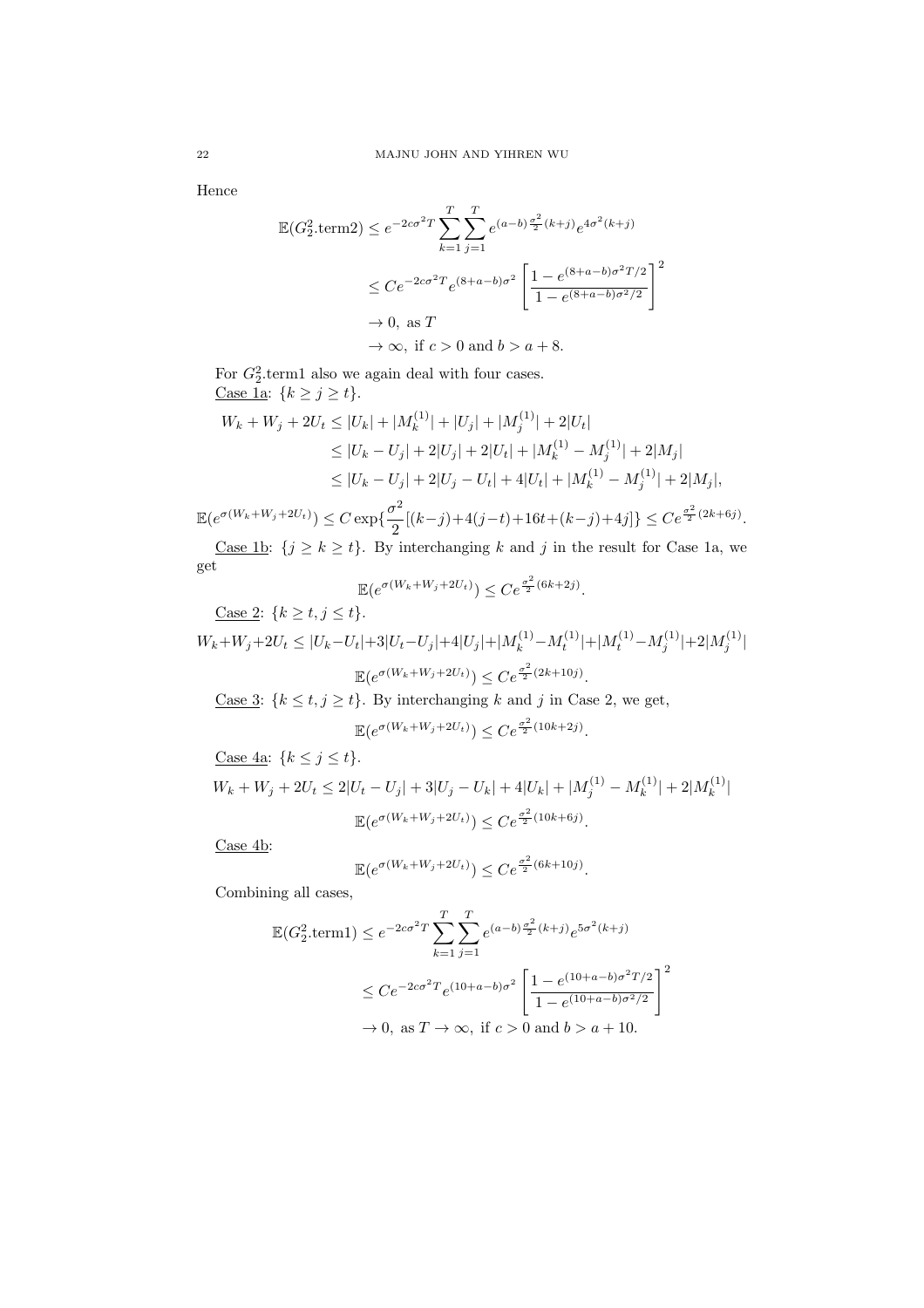For the remaining terms  $G_1G_2, G_1G_3, \ldots, G_3G_4$  we work out the calculations for only the first term in each of them. The conditions on  $a, b$  and  $c$  required for convergence of the first term in each product, will ensure the convergence for the remaining terms in each as well. We start with  $G_1G_2$ .

$$
G_1 G_2 = e^{-2c\sigma^2 T} \sum_{k=1}^T \sum_{j=1}^T e^{-b\sigma^2 k} e^{(a-b)\frac{\sigma^2}{2}j} \left[ (e^{\sigma W_k} - e^{\frac{\sigma^2 k}{2}})(e^{\sigma U_k} - e^{\frac{\sigma^2 k}{2}}) \right]
$$
  

$$
\times (e^{\sigma W_j} - e^{\frac{\sigma^2 j}{2}})(e^{\sigma U_t} - e^{\frac{\sigma^2 i}{2}}) \right]
$$
  

$$
G_1 G_2 . \text{term1} = e^{-2c\sigma^2 T} \sum_{k=1}^T \sum_{j=1}^T e^{-b\sigma^2 k} e^{(a-b)\frac{\sigma^2}{2}j} \left[ e^{\sigma (W_k + U_k + W_j + U_t)} \right].
$$
  

$$
W_k + U_k + W_j + U_t = (1 + \rho_k)U_k + \sqrt{1 - \rho_k^2} M_k^{(1)} + \rho_j U_j + \sqrt{1 - \rho_j^2} M_j^{(1)} + U_t
$$
  

$$
\leq 2|U_k| + |M_k^{(1)}| + |U_j| + |M_j^{(1)}| + |U_t|
$$

Case 1a:  ${k \ge j \ge t}.$ 

$$
W_k + U_k + W_j + U_t \le 2|U_k - U_j| + 3|U_j - U_t| + 4|U_t| + |M_k^{(1)} - M_j^{(1)}| + 2|M_j^{(1)}|.
$$
  

$$
\mathbb{E}(e^{\sigma(W_k + U_k + W_j + U_t)}) \le Ce^{\frac{\sigma^2}{2}(5k + 8j)}.
$$

Case 1b:  $\{j \ge k \ge t\}$ .

$$
W_k + U_k + W_j + U_t \le 2|U_j - U_k| + 3|U_k - U_t| + 4|U_t| + |M_j^{(1)} - M_k^{(1)}| + 2|M_k^{(1)}|.
$$
  

$$
\mathbb{E}(e^{\sigma(W_k + U_k + W_j + U_t)}) \le Ce^{\frac{\sigma^2}{2}(11k + 2j)}.
$$

Case 2:  ${k \ge t \ge j}.$ 

$$
W_k + U_k + W_j + U_t \le 2|U_k - U_t| + 3|U_t - U_j| + 4|U_j| + |M_k^{(1)} - M_j^{(1)}| + 2|M_j^{(1)}|.
$$
  

$$
\mathbb{E}(e^{\sigma(W_k + U_k + W_j + U_t)}) \le Ce^{\frac{\sigma^2}{2}(5k + 10j)}.
$$

Case 3:  $\{j \ge t \ge k\}.$ 

$$
W_k + U_k + W_j + U_t \le |U_j - U_t| + 2|U_t - U_k| + 4|U_k| + |M_j^{(1)} - M_k^{(1)}| + 2|M_k^{(1)}|.
$$
  

$$
\mathbb{E}(e^{\sigma(W_k + U_k + W_j + U_t)}) \le C e^{\frac{\sigma^2}{2}(15k + 2j)}.
$$

Case 4a:  $\{t \geq k \geq j\}$ .

$$
W_k + U_k + W_j + U_t \le |U_t - U_k| + 3|U_k - U_j| + 4|U_j| + |M_k^{(1)} - M_j^{(1)}| + 2|M_j^{(1)}|.
$$
  

$$
\mathbb{E}(e^{\sigma(W_k + U_k + W_j + U_t)}) \le C e^{\frac{\sigma^2}{2}(9k + 10j)}.
$$

Case 4b:  $\{t \geq j \geq k\}.$  $W_k + U_k + W_j + U_t \leq |U_t - U_j| + 2|U_j - U_k| + 4|U_k| + |M_j^{(1)} - M_k^{(1)}|$ 

$$
\mathbb{E}(e^{\sigma(W_k + U_k + W_j + U_t)}) \le Ce^{\frac{\sigma^2}{2}(15k + 4j)}.
$$

 $|k^{(1)}| + 2|M_k^{(1)}|$ 

 $\binom{1}{k}$ .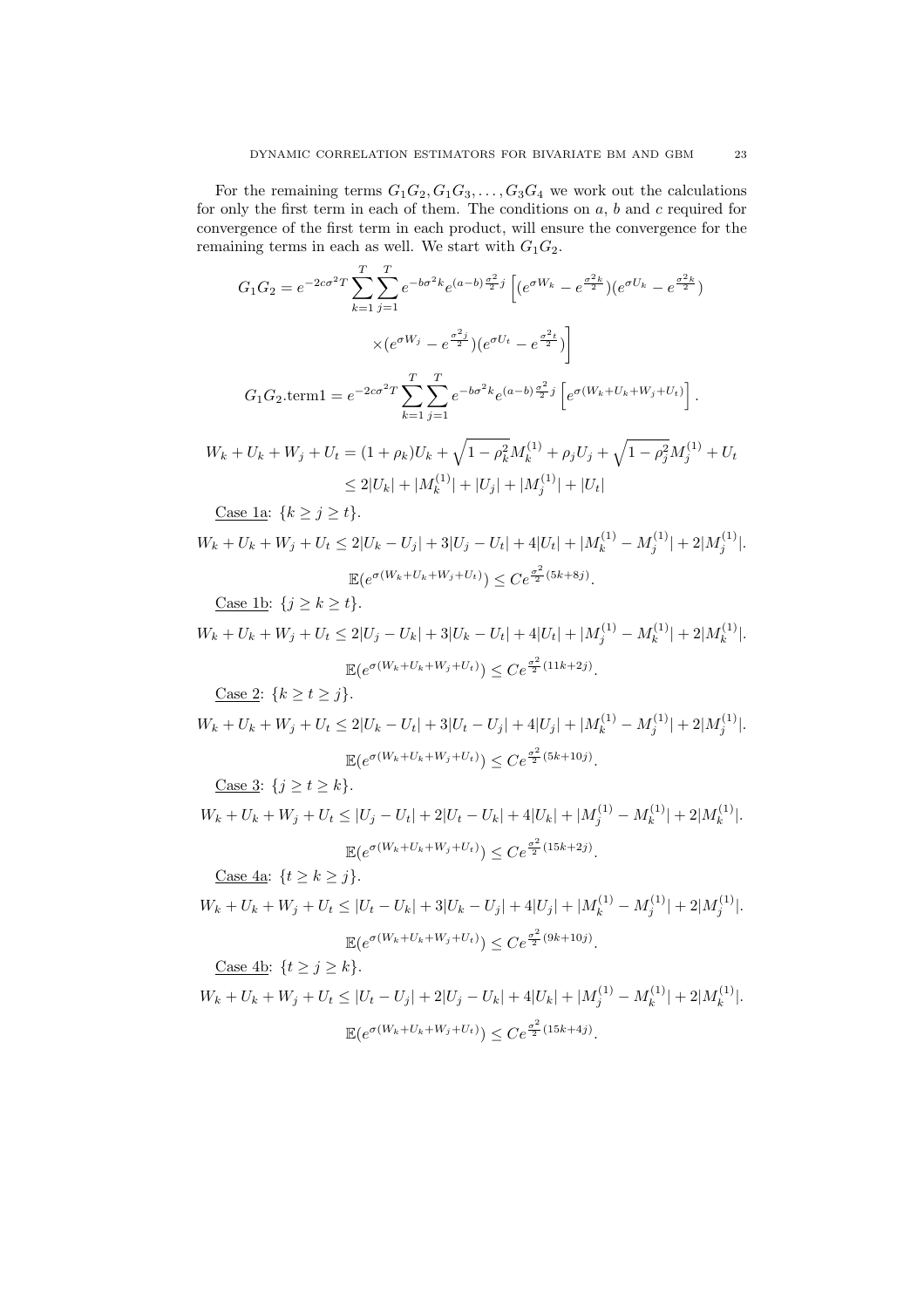Combining all cases, we get  $\mathbb{E}(e^{\sigma(W_k+U_k+W_j+U_t)}) \leq Ce^{\frac{\sigma^2}{2}(15k+10j)}$ .

$$
\mathbb{E}(G_1 G_2 \text{.term1}) \leq Ce^{-2c\sigma^2 T} \sum_{k=1}^T e^{-b\sigma^2 k} e^{15k\frac{\sigma^2}{2}} \left\{ \sum_{j=1}^T e^{(a-b)\frac{\sigma^2}{2}j} e^{10j\frac{\sigma^2}{2}} \right\}
$$
  
\n
$$
\leq Ce^{-2c\sigma^2 T} e^{(25+a-3b)\frac{\sigma^2}{2}}
$$
  
\n
$$
\times \left[ \frac{1 - e^{(10+a-b)\sigma^2 T/2}}{1 - e^{(10+a-b)\sigma^2/2}} \right] \left[ \frac{1 - e^{(15-2b)\sigma^2 T/2}}{1 - e^{(15-2b)\sigma^2/2}} \right]
$$
  
\n
$$
\to 0, \text{ as } T \to \infty, \text{ if } c > 0
$$
  
\nand  $b > \max\{a + 10, 15/2\} = a + 10 \text{ (since } a > 0\text{).}$ 

We skip the proof for  $G_1G_3$ , since it is very similar to that of  $G_1G_2$  (and the results are the same). We move onto  $G_1G_4$ .

$$
G_1 G_4 = e^{-2c\sigma^2 T} \sum_{k=1}^T \sum_{j=1}^T e^{-b\sigma^2 k} e^{a\sigma^2 j} \left[ (e^{\sigma W_k} - e^{\frac{\sigma^2 k}{2}}) (e^{\sigma U_k} - e^{\frac{\sigma^2 k}{2}}) \right]
$$

$$
(e^{\sigma W_t} - e^{\frac{\sigma^2 t}{2}}) (e^{\sigma U_t} - e^{\frac{\sigma^2 t}{2}}) \right]
$$

$$
G_1 G_4 . \text{term1} = e^{-2c\sigma^2 T} \sum_{k=1}^T \sum_{j=1}^T e^{-b\sigma^2 k} e^{a\sigma^2 j} \left[ e^{\sigma (W_k + U_k + W_t + U_t)} \right].
$$

$$
W_k + U_k + W_t + U_t \leq 2|U_k| + |M_k^{(1)}| + 2|U_t| + |M_t^{(1)}|.
$$

When  $k \geq t$ ,

$$
W_k + U_k + W_t + U_t \le 2|U_k - U_t| + 4|U_t| + |M_k^{(1)} - M_t^{(1)}| + 2|M_t^{(1)}|
$$

and when  $k \leq t$ ,

$$
W_k + U_k + W_t + U_t \le 2|U_t - U_k| + 4|U_k| + |M_t^{(1)} - M_k^{(1)}| + 2|M_k^{(1)}|.
$$

In the first case, we will get  $\mathbb{E}(e^{\sigma(W_k+U_k+W_t+U_t)}) \leq Ce^{\frac{5k\sigma^2}{2}}$  and in the second case we will get  $\mathbb{E}(e^{\sigma(W_k+U_k+W_t+U_t)}) \leq Ce^{\frac{15k\sigma^2}{2}}$  and so combining both cases we see that  $\mathbb{E}(e^{\sigma(W_k+U_k+W_t+U_t)}) \leq Ce^{\frac{15k\sigma^2}{2}}$ . Hence,

$$
\mathbb{E}(G_1 G_4.\text{term1}) \leq Ce^{-2c\sigma^2 T} e^{a\sigma^2} \left[ \frac{1 - e^{a\sigma^2 T}}{1 - e^{a\sigma^2}} \right] e^{(15-2b)\frac{\sigma^2}{2}} \left[ \frac{1 - e^{(15-2b)\sigma^2 T/2}}{1 - e^{(15-2b)\sigma^2/2}} \right]
$$

$$
= Ce^{(15-2b)\frac{\sigma^2}{2}} \left( \frac{e^{a\sigma^2}}{1 - e^{a\sigma^2}} \right)
$$

$$
\times \left[ \frac{1 - e^{(15-2b)\sigma^2 T/2}}{1 - e^{(15-2b)\sigma^2/2}} \right] \left[ e^{-2c\sigma^2 T} - e^{(a-2c)\sigma^2 T} \right]
$$

$$
\to 0, \text{ as } T \to \infty, \text{ if } b > 15/2
$$

$$
\text{and } c > \max\{0, a/2\} = a/2 \text{ (since } a > 0).
$$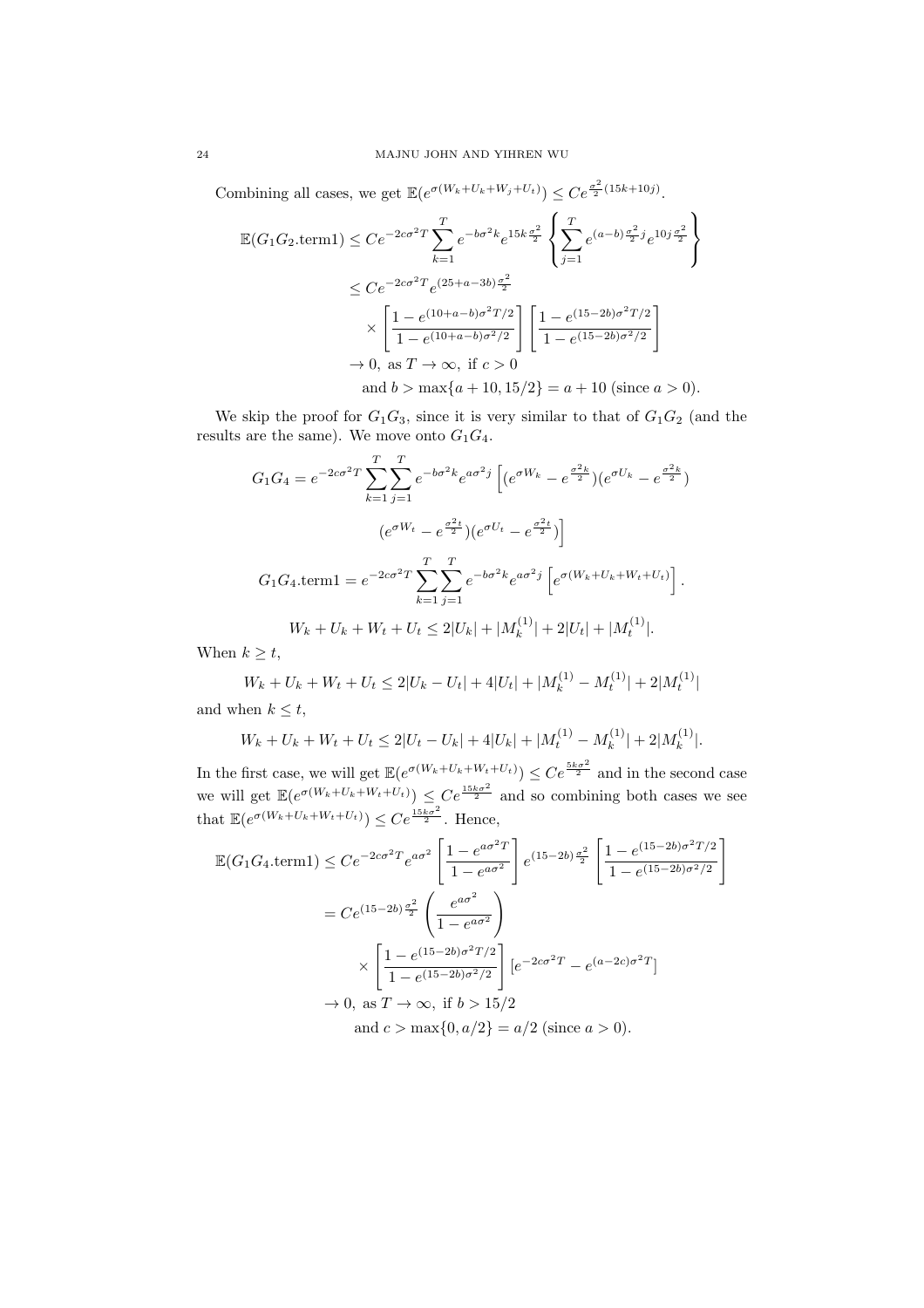$$
G_2 G_3 = e^{-2c\sigma^2 T} \sum_{k=1}^T \sum_{j=1}^T e^{(a-b)\frac{\sigma^2}{2}(k+j)} \left[ (e^{\sigma W_k} - e^{\frac{\sigma^2 k}{2}}) \right]
$$

$$
\times (e^{\sigma U_t} - e^{\frac{\sigma^2 t}{2}}) (e^{\sigma W_t} - e^{\frac{\sigma^2 t}{2}}) (e^{\sigma U_j} - e^{\frac{\sigma^2 j}{2}}) \right]
$$

$$
T T
$$

$$
G_2 G_3.\text{term1} = e^{-2c\sigma^2 T} \sum_{k=1}^T \sum_{j=1}^T e^{(a-b)\frac{\sigma^2}{2}(k+j)} \left[ e^{\sigma(W_k + U_j + W_t + U_t)} \right]
$$

.

 $W_k + U_j + W_t + U_t \leq |U_k| + |M_k^{(1)}|$  $|k_t^{(1)}| + |U_j| + 2|U_t| + |M_t^{(1)}|$ Case 1a:  ${k \ge j \ge t}.$ 

$$
W_k + U_j + W_t + U_t \le |U_k - U_j| + 2|U_j - U_t| + 4|U_t| + |M_k^{(1)} - M_t^{(1)}| + 2|M_t^{(1)}|.
$$
  

$$
\mathbb{E}(e^{\sigma(W_k + U_j + W_t + U_t)}) \le C e^{\frac{\sigma^2}{2}(2k + 3j)}.
$$

Case 1b:  $\{j \geq k \geq t\}.$ 

$$
W_k + U_j + W_t + U_t \le |U_j - U_k| + 2|U_k - U_t| + 4|U_t| + |M_k^{(1)} - M_t^{(1)}| + 2|M_t^{(1)}|.
$$
  

$$
\mathbb{E}(e^{\sigma(W_k + U_j + W_t + U_t)}) \le Ce^{\frac{\sigma^2}{2}(4k+j)}.
$$

<u>Case 2</u>:  ${k \ge t \ge j}.$ 

$$
W_k + U_j + W_t + U_t \le |U_k - U_j| + 3|U_t - U_j| + 4|U_j| + |M_k^{(1)} - M_t^{(1)}| + 2|M_t^{(1)}|.
$$
  

$$
\mathbb{E}(e^{\sigma(W_k + U_j + W_t + U_t)}) \le C e^{\frac{\sigma^2}{2}(2k + 7j)}.
$$

Case 3:  $\{j \ge t \ge k\}.$ 

$$
W_k + U_j + W_t + U_t \le |U_j - U_t| + 3|U_t - U_k| + 4|U_k| + |M_t^{(1)} - M_k^{(1)}| + 2|M_k^{(1)}|.
$$
  

$$
\mathbb{E}(e^{\sigma(W_k + U_j + W_t + U_t)}) \le C e^{\frac{\sigma^2}{2}(10k + j)}.
$$

Case  $4a: \{k \leq j \leq t\}.$ 

$$
W_k + U_j + W_t + U_t \le 2|U_t - U_j| + 3|U_j - U_k| + 4|U_k| + |M_t^{(1)} - M_k^{(1)}| + 2|M_k^{(1)}|.
$$
  

$$
\mathbb{E}(e^{\sigma(W_k + U_j + W_t + U_t)}) \le Ce^{\frac{\sigma^2}{2}(10k + 5j)}.
$$

Case 4b:  $\{j \leq k \leq t\}.$ 

$$
W_k + U_j + W_t + U_t \le 2|U_t - U_k| + 3|U_k - U_j| + 4|U_j| + |M_t^{(1)} - M_k^{(1)}| + 2|M_k^{(1)}|.
$$
  

$$
\mathbb{E}(e^{\sigma(W_k + U_j + W_t + U_t)}) \le Ce^{\frac{\sigma^2}{2}(8k + 7j)}.
$$

Overall, the following upper bound is satisfied in all the cases:

$$
\mathbb{E}(e^{\sigma(W_k+U_j+W_t+U_t)}) \le Ce^{\frac{\sigma^2}{2}[10(k+j)]}.
$$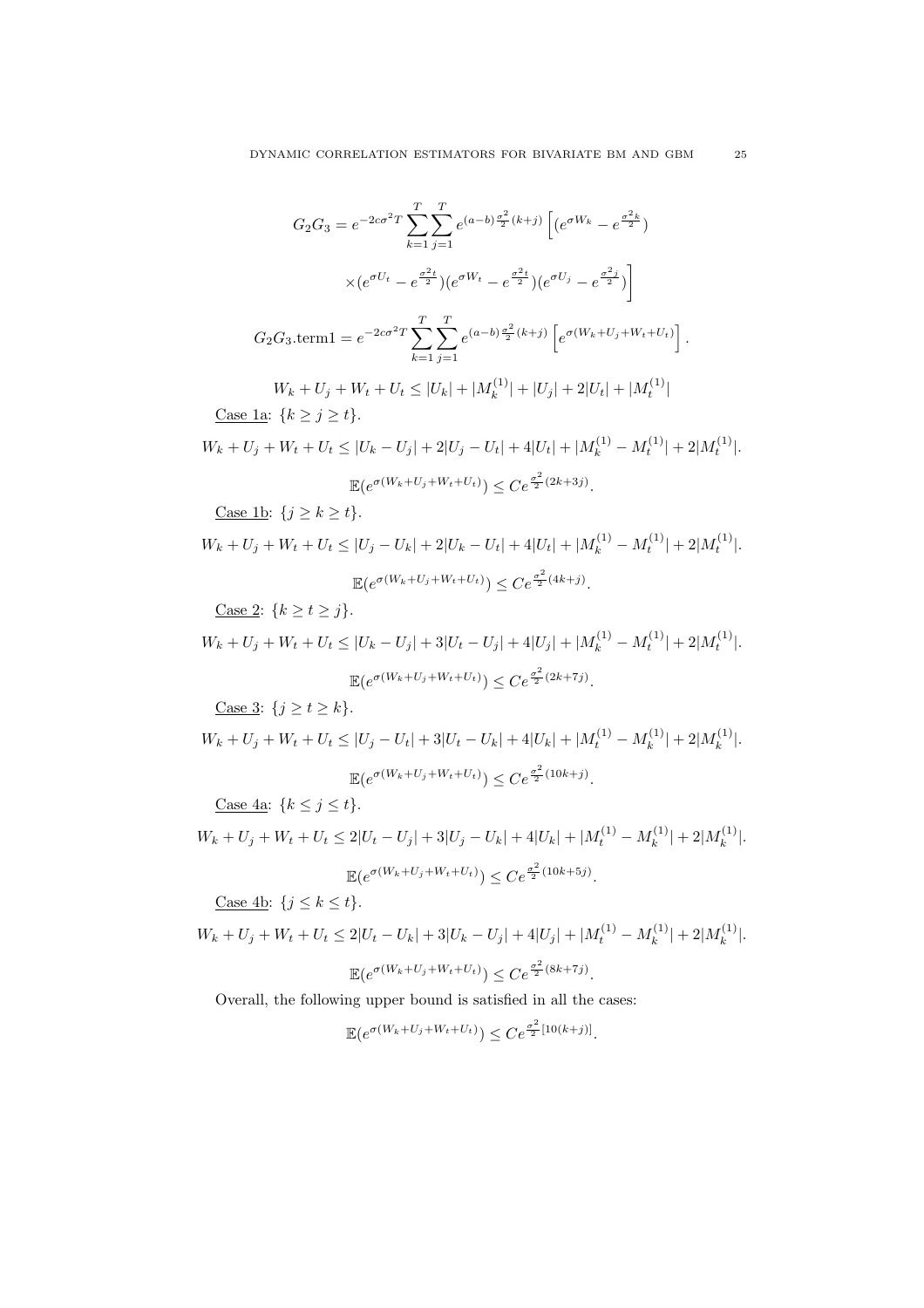Hence we have,

$$
\mathbb{E}(G_2 G_3.\text{term1}) \le Ce^{-2c\sigma^2 T} \sum_{k=1}^T \sum_{j=1}^T e^{(10+a-b)\frac{\sigma^2}{2}(k+j)} \n\le Ce^{-2c\sigma^2 T} e^{(10+a-b)\frac{\sigma^2}{2}} \left[ \frac{1 - e^{(10+a-b)\frac{\sigma^2}{2}T}}{1 - e^{(10+a-b)\frac{\sigma^2}{2}}} \right]^2 \n\to 0, \text{ as } T \to \infty, \text{ if } c > 0 \text{ and } b > a + 10.
$$

Next we consider  $G_2G_4$ .

$$
G_2 G_4 = e^{-2c\sigma^2 T} \sum_{k=1}^T \sum_{j=1}^T e^{(a-b)\frac{\sigma^2}{2}k} e^{a\frac{\sigma^2}{2}j} \left[ (e^{\sigma W_k} - e^{\frac{\sigma^2 k}{2}}) \times (e^{\sigma U_t} - e^{\frac{\sigma^2 t}{2}}) (e^{\sigma W_t} - e^{\frac{\sigma^2 t}{2}}) (e^{\sigma U_t} - e^{\frac{\sigma^2 t}{2}}) \right]
$$
  
\n
$$
G_2 G_4 \cdot \text{term1} = e^{-2c\sigma^2 T} \sum_{k=1}^T \sum_{j=1}^T e^{(a-b)\frac{\sigma^2}{2}k} e^{a\frac{\sigma^2}{2}j} \left[ e^{\sigma (W_k + 2U_t + W_t)} \right].
$$
  
\n
$$
W_k + 2U_t + W_t \le |U_k| + |M_k^{(1)}| + 3|U_t| + |M_t^{(1)}|
$$

 $k \geq t$ :

$$
W_k + 2U_t + W_t \le |U_k - U_t| + 4|U_t| + |M_k^{(1)} - M_t^{(1)}| + 2|M_t^{(1)}|.
$$
  

$$
\mathbb{E}(e^{\sigma(W_k + 2U_t + W_t)}) \le C \exp\{\frac{\sigma^2}{2}[(k - t) + 16t + (k - t) + 4t]\} \le Ce^{\sigma^2 k}.
$$

 $t\geq k$  :

$$
W_k + 2U_t + W_t \le 3|U_t - U_k| + 4|U_k| + |M_t^{(1)} - M_k^{(1)}| + 2|M_k^{(1)}|.
$$
  

$$
\mathbb{E}(e^{\sigma(W_k + 2U_t + W_t)}) \le C \exp\{\frac{\sigma^2}{2}[9(t - k) + 16k + (t - k) + 4k]\} \le Ce^{5\sigma^2 k}.
$$
  
Combining the the two cases  $k \ge t$  and  $k \le t$ , we get

$$
\mathbb{E}(e^{\sigma(W_k + 2U_t + W_t)}) \le Ce^{5\sigma^2 k}
$$

so that

$$
\mathbb{E}(G_2 G_4.\text{term1}) \leq Ce^{-2c\sigma^2 T} \sum_{j=1}^T e^{a\sigma^2 j} \sum_{k=1}^T e^{(10+a-b)\frac{\sigma^2}{2}k}
$$
\n
$$
\leq Ce^{-2c\sigma^2 T} e^{(10+a-b)\frac{\sigma^2}{2}} \left[ \frac{1 - e^{(10+a-b)\frac{\sigma^2}{2}T}}{1 - e^{(10+a-b)\frac{\sigma^2}{2}}} \right] e^{a\sigma^2} \left[ \frac{1 - e^{a\sigma^2 T}}{1 - e^{a\sigma^2}} \right]
$$
\n
$$
\to 0, \text{ as } T \to \infty, \text{ if } b > a + 10
$$
\n
$$
\text{and } c > \max\{a/2, 0\} (= a/2, \text{ since } a > 0).
$$

Proof and results for  $G_3G_4$  are very similar to that of  $G_2G_4$  and so we skip it. Combing through all the terms we see that if  $c > a > 0$  and  $b > a + 10$  each of the expectations converges to zero (and hence  $\mathbb{E}(\hat{\gamma}_t^2) \to 0$ ) as  $T \to \infty$ , thereby proving the lemma.  $\Box$